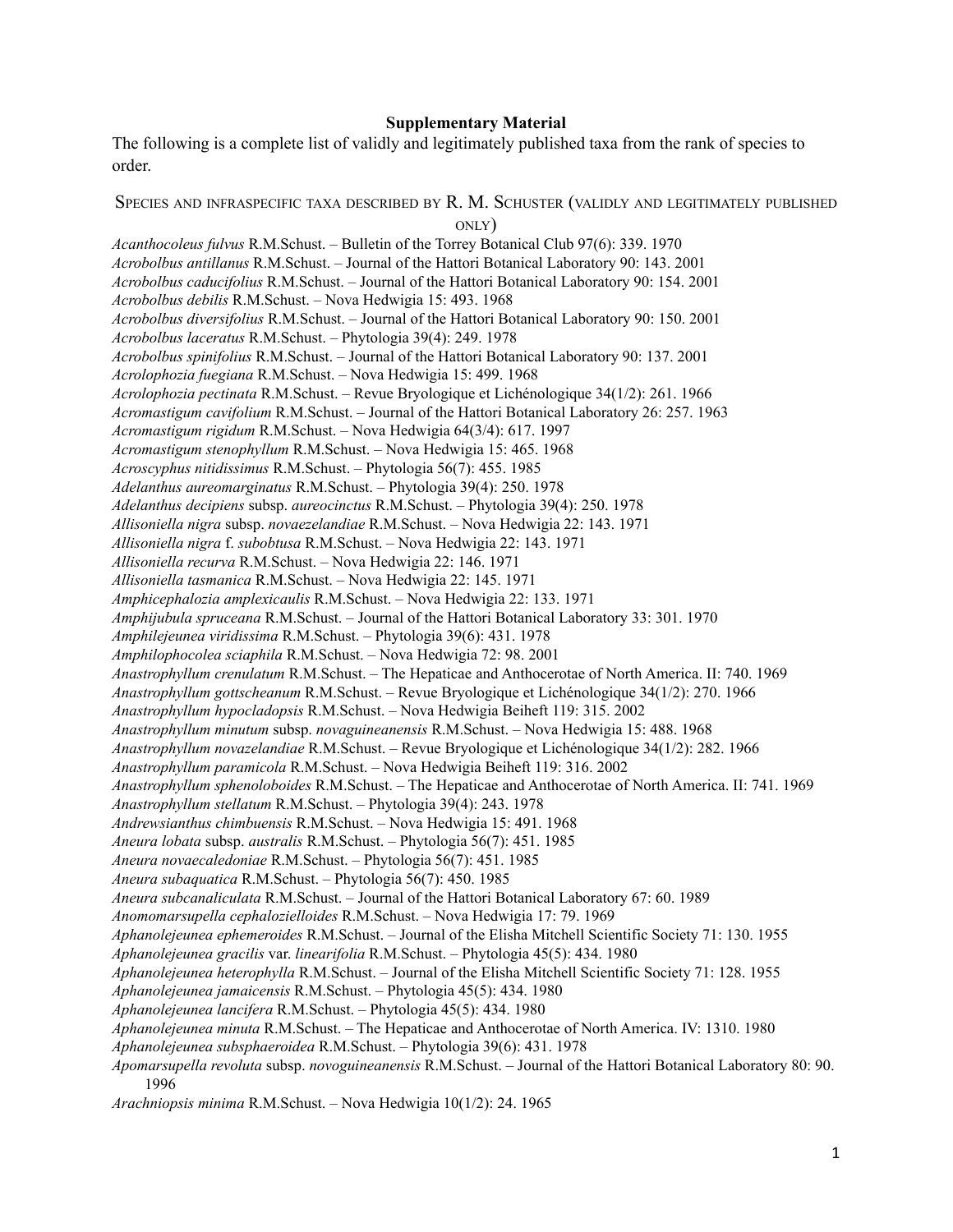- *Arachniopsis monocera* Mitt. ex R.M.Schust. et Grolle Nova Hedwigia 10(1/2): 25. 1965
- *Archeochaete grolleana* R.M.Schust. Nova Hedwigia 15: 441. 1968
- *Archeochaete kuehnemannii* R.M.Schust. Journal of the Hattori Botanical Laboratory 26: 262. 1963
- *Archeochaete temnomoides* R.M.Schust. Candollea 21(1): 129. 1966
- *Archeophylla paradoxa* R.M.Schust. Transactions of the British Bryological Society 4(5): 810. 1965
- *Ascidiota blepharophylla* subsp. *alaskana* Steere et R.M.Schust. Bulletin of the Torrey Botanical Club 87(3): 213. 1960
- *Aspiromitus appalachianus* R.M.Schust. Phytologia 63(3): 199, 200. 1987
- *Asterella bolanderi* subsp. *acrogyna* R.M.Schust. Phytologia 57(6): 410. 1985
- *Athalamia pygmaea* R.M.Schust. Phytologia 57(6): 411. 1985
- *Aureolejeunea aurifera* R.M.Schust. Phytologia 39(6): 429. 1978
- *Aureolejeunea fulva* R.M.Schust. Phytologia 39(4): 429. 1978
- *Aureolejeunea paramoensis* R.M.Schust. Phytologia 39(6): 428. 1978
- *Aureolejeunea quinquecarinata* R.M.Schust. Phytologia 39(6): 429. 1978
- *Austrofossombronia marionensis* R.M.Schust. Hikobia 11: 441. 1994
- *Austrolophozia andina* R.M.Schust. Nova Hedwigia 15: 495. 1968
- *Austrolophozia paradoxa* R.M.Schust. Journal of the Hattori Botanical Laboratory 26: 282. 1963
- *Balantiopsis lingulata* R.M.Schust. Bulletin of the National Science Museum, Tokyo (n.ser.) 11(1): 26. 1968
- *Bragginsella anomala* R.M.Schust. Bryologist 100(3): 363. 1997
- *Calypogeia fissa* subsp. *neogaea* R.M.Schust. The Hepaticae and Anthocerotae of North America. II: 169. 1969
- *Calypogeia muelleriana* subsp. *blomquistii* R.M.Schust. The Hepaticae and Anthocerotae of North America. II: 187. 1969
- *Calypogeia obovata* R.M.Schust. Phytologia 39(4): 242. 1978
- *Calypogeia sphagnicola* f. *bidenticulata* R.M.Schust. The Hepaticae and Anthocerotae of North America. II: 141. 1969
- *Calyptrocolea gemmipara* R.M.Schust. Revue Bryologique et Lichénologique 34(3/4): 695. 1966
- *Calyptrocolea perssonii* R.M.Schust. Revue Bryologique et Lichénologique 34(3/4): 699. 1966
- *Cardiolejeunea cardiantha* R.M.Schust. et Kachroo Beihefte zur Nova Hedwigia 9: 150. 1963
- *Cephalolobus hodgsoniae* R.M.Schust. Revue Bryologique et Lichénologique 34(1/2): 254. 1966
- *Cephalolobus sphenoloboides* R.M.Schust. Revue Bryologique et Lichénologique 34(1/2): 251. 1966
- *Cephalolobus squarrosus* R.M.Schust. Revue Bryologique et Lichénologique 34(1/2): 256. 1966
- *Cephalozia catenulata* f. *grandiretis* R.M.Schust. The Hepaticae and Anthocerotae of North America. III: 746. 1974
- *Cephalozia connivens* var. *bifida* R.M.Schust. The Hepaticae and Anthocerotae of North America. III: 809. 1974 *Cephalozia macrostachya* subsp. *australis* R.M.Schust. – The Hepaticae and Anthocerotae of North America. III:
	- 754. 1974
- *Cephalozia pachycaulis* R.M.Schust. Bryologist 96(4): 623. 1993
- *Cephalozia pleniceps* var. *caroliniana* R.M.Schust. The Hepaticae and Anthocerotae of North America. III: 780. 1974
- *Cephalozia venezuelana* R.M.Schust. Phytologia 39(6): 425. 1978
- *Cephaloziella aenigmatica* R.M.Schust. Nova Hedwigia 63(1/2): 20. 1996
- *Cephaloziella arctica* subsp. *subantarctica* R.M.Schust. Nova Hedwigia 22: 197. 1971
- *Cephaloziella aterrima* var. *crassigyna* R.M.Schust. Nova Hedwigia 22: 211. 1971
- *Cephaloziella byssacea* subsp. *grandiretis* R.M.Schust. Nova Hedwigia 22: 195. 1971
- *Cephaloziella byssacea* var. *polystratosa* R.M.Schust. et Damsh. Phytologia 63(5): 327. 1987
- *Cephaloziella densifolia* R.M.Schust. Nova Hedwigia 22: 199. 1971
- *Cephaloziella densifolia* var. *dubia* R.M.Schust. Nova Hedwigia 22: 202. 1971
- *Cephaloziella exigua* R.M.Schust. Nova Hedwigia 63(1/2): 49. 1996
- *Cephaloziella grisea* R.M.Schust. Phytologia 39(6): 425. 1978
- *Cephaloziella hispidissima* R.M.Schust. Nova Hedwigia 22: 208. 1971
- *Cephaloziella inaequalis* R.M.Schust. Nova Hedwigia 22: 186. 1971
- *Cephaloziella invisa* R.M.Schust. Nova Hedwigia 63(1/2): 30. 1996
- *Cephaloziella mammillifera* R.M.Schust. et Damsh. Phytologia 63(5): 327. 1987
- *Cephaloziella muelleriana* R.M.Schust. Nova Hedwigia 63(1/2): 24. 1996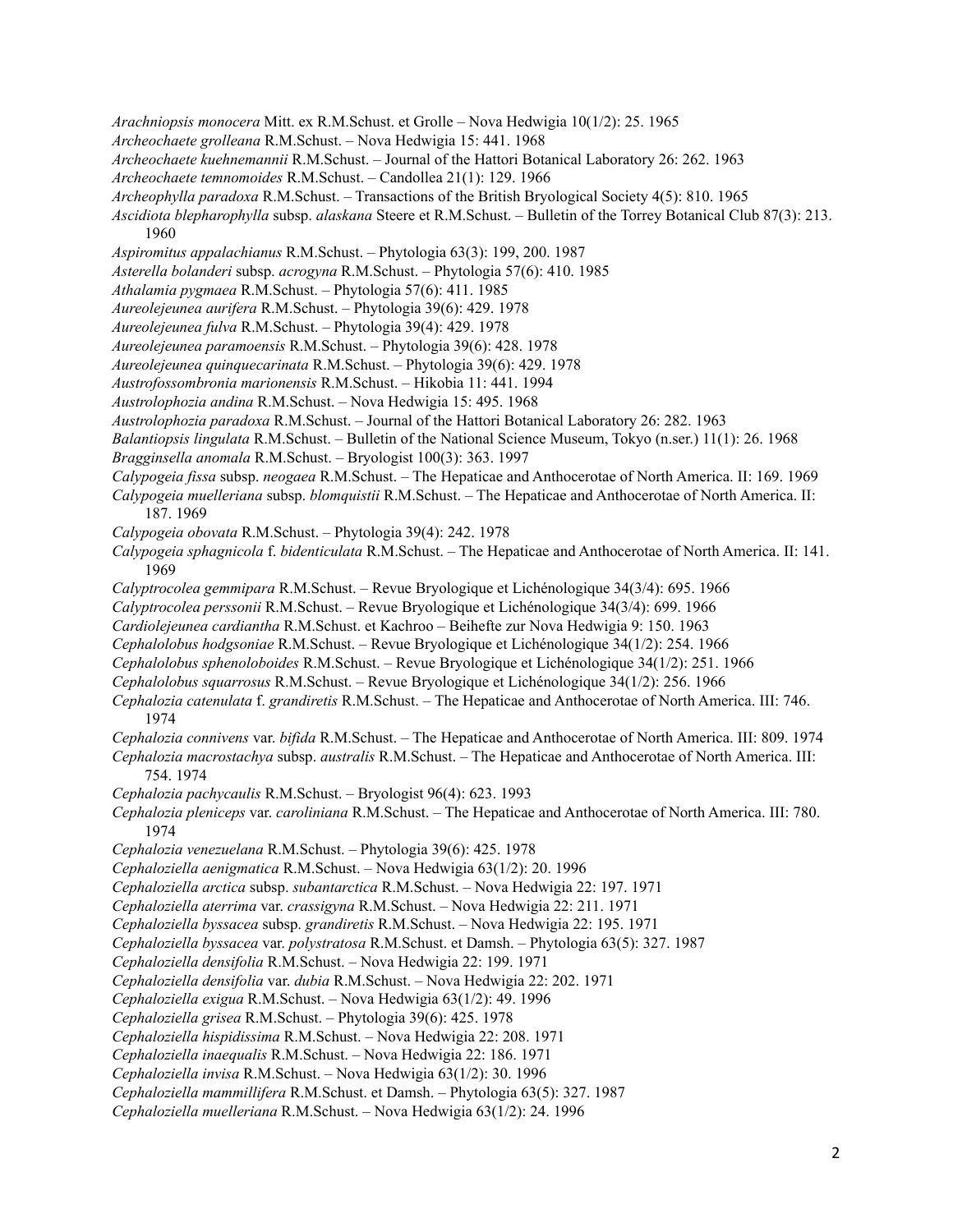- *Cephaloziella nothogena* R.M.Schust. Nova Hedwigia 63(1/2): 37. 1996
- *Cephaloziella obtusilobula* R.M.Schust. The Hepaticae and Anthocerotae of North America. IV: 108. 1980
- *Cephaloziella pellucida* R.M.Schust. Nova Hedwigia 63(1/2): 57. 1996
- *Cephaloziella pulcherrima* R.M.Schust. Nova Hedwigia 22: 203. 1971
- *Cephaloziella pulcherrima* subsp. *sphagnicola* R.M.Schust. Nova Hedwigia 22: 205. 1971
- *Cephaloziella rubella* var. *arctogena* R.M.Schust. The Hepaticae and Anthocerotae of North America. IV: 125. 1980
- *Cephaloziella rufobrunnea* R.M.Schust. Nova Hedwigia Beiheft 119: 144. 2002
- *Cephaloziella stolonifera* R.M.Schust. Phytologia 39(6): 426. 1978
- *Cephaloziella subspinosa* R.M.Schust. Nova Hedwigia 22: 210. 1971
- *Cephaloziella uncinata* R.M.Schust. Meddelelser om Grønland 199(1): 316. 1974
- *Cephaloziella uncinata* var. *brevigyna* R.M.Schust. et Damsh. Phytologia 63(5): 327. 1987
- *Cephaloziella uncinata* var. *sphagnicola* R.M.Schust. Meddelelser om Grønland 199(1): 323. 1974
- *Ceratolejeunea confusa* R.M.Schust. Journal of the Elisha Mitchell Scientific Society 72(2): 313. 1956
- *Cheilolejeunea aciculifera* R.M.Schust. Phytologia 45(5): 428. 1980
- *Cheilolejeunea erostrata* R.M.Schust. Phytologia 39(6): 427. 1978
- *Cheilolejeunea invaginata* R.M.Schust. Phytologia 39(6): 427. 1978
- *Cheilolejeunea mammifera* R.M.Schust. Phytologia 45(5): 429. 1980
- *Cheilolejeunea nana* R.M.Schust. Phytologia 39(6): 426. 1978
- *Cheilolejeunea novaezelandiae* R.M.Schust. Phytologia 56(7): 459. 1985
- *Cheilolejeunea polyantha* var. *caduciloba* R.M.Schust. The Hepaticae and Anthocerotae of North America. IV: 887. 1980
- *Chiloscyphus ambiguus* R.M.Schust. Nova Hedwigia Beiheft 120: 58. 2021
- *Chiloscyphus brunneorhizus* R.M.Schust. Nova Hedwigia Beiheft 120: 84. 2021
- *Chiloscyphus multipennus* J.J.Engel et R.M.Schust. Nova Hedwigia 39: 419. 1984
- *Cololejeunea diaphana* var. *cristulata* R.M.Schust. Journal of the Elisha Mitchell Scientific Society 72(1): 112. 1956
- *Cololejeunea ellipsoidea* R.M.Schust. Nova Hedwigia 15: 508. 1968
- *Cololejeunea falcidentata* R.M.Schust. Nova Hedwigia 15: 507. 1968
- *Cololejeunea fragilis* R.M.Schust. Phytologia 56(7): 458. 1985
- *Cololejeunea inflexifolia* R.M.Schust. Phytologia 56(7): 458. 1985
- *Cololejeunea mizutanii* R.M.Schust. et Inoue Bulletin of the National Science Museum, Tokyo 17: 235. 1974
- *Cololejeunea papulosa* R.M.Schust. Phytologia 45(5): 433. 1980
- *Cololejeunea parallelifolia* R.M.Schust. Phytologia 45(5): 433. 1980
- *Cololejeunea pulchella* var. *stylifera* R.M.Schust. Phytologia 56(7): 458. 1985
- *Conoscyphus trapezioides* subsp. *obtusifolius* R.M.Schust. Nova Hedwigia Beiheft 120: 213. 2021
- *Conoscyphus trapezioides* subsp. *pocsii* R.M.Schust. Nova Hedwigia Beiheft 120: . 2021
- *Cryptocolea imbricata* R.M.Schust. American Midland Naturalist 49(2): 417. 1953
- *Cryptostipula inundata* R.M.Schust. Nova Hedwigia Beiheft 119: 398. 2002
- *Cyclolejeunea marginata* R.M.Schust. Phytologia 39(6): 430. 1978
- *Cylindrocolea andersonii* R.M.Schust. The Hepaticae and Anthocerotae of North America. IV: 33. 1980
- *Cylindrocolea sprucei* R.M.Schust. Nova Hedwigia 22: 163. 1971
- *Cyrtolejeunea antillana* R.M.Schust. Bulletin of the Torrey Botanical Club 97(6): 336. 1970
- *Cyrtolejeunea venezuelana* R.M.Schust. Phytologia 39(6): 426. 1978
- *Dactylolejeunea acanthifolia* R.M.Schust. Bulletin of the Torrey Botanical Club 97(6): 343. 1970
- *Dianthelia steerei* R.M.Schust. Bryologist 52(3): 105. 1949
- *Dicladolejeunea anomala* R.M.Schust. Journal of the Hattori Botanical Laboratory 75: 221. 1994
- *Diplasiolejeunea papilionacea* R.M.Schust. Phytologia 39(6): 431. 1978
- *Diplophyllum andicola* R.M.Schust. Phytologia 39(4): 248. 1978
- *Diplophyllum apiculatum* var. *obtusatum* R.M.Schust. American Midland Naturalist 49(2): 432. 1953
- *Diplophyllum dioicum* R.M.Schust. Bulletin of the National Science Museum, Tokyo (n.ser.) 11(1): 20. 1968
- *Diplophyllum taxifolium* var. *mucronatum* R.M.Schust. The Hepaticae and Anthocerotae of North America. III: 203. 1974
- *Diplophyllum verrucosum* R.M.Schust. Bulletin of the National Science Museum, Tokyo (n.ser.) 11(1): 19. 1968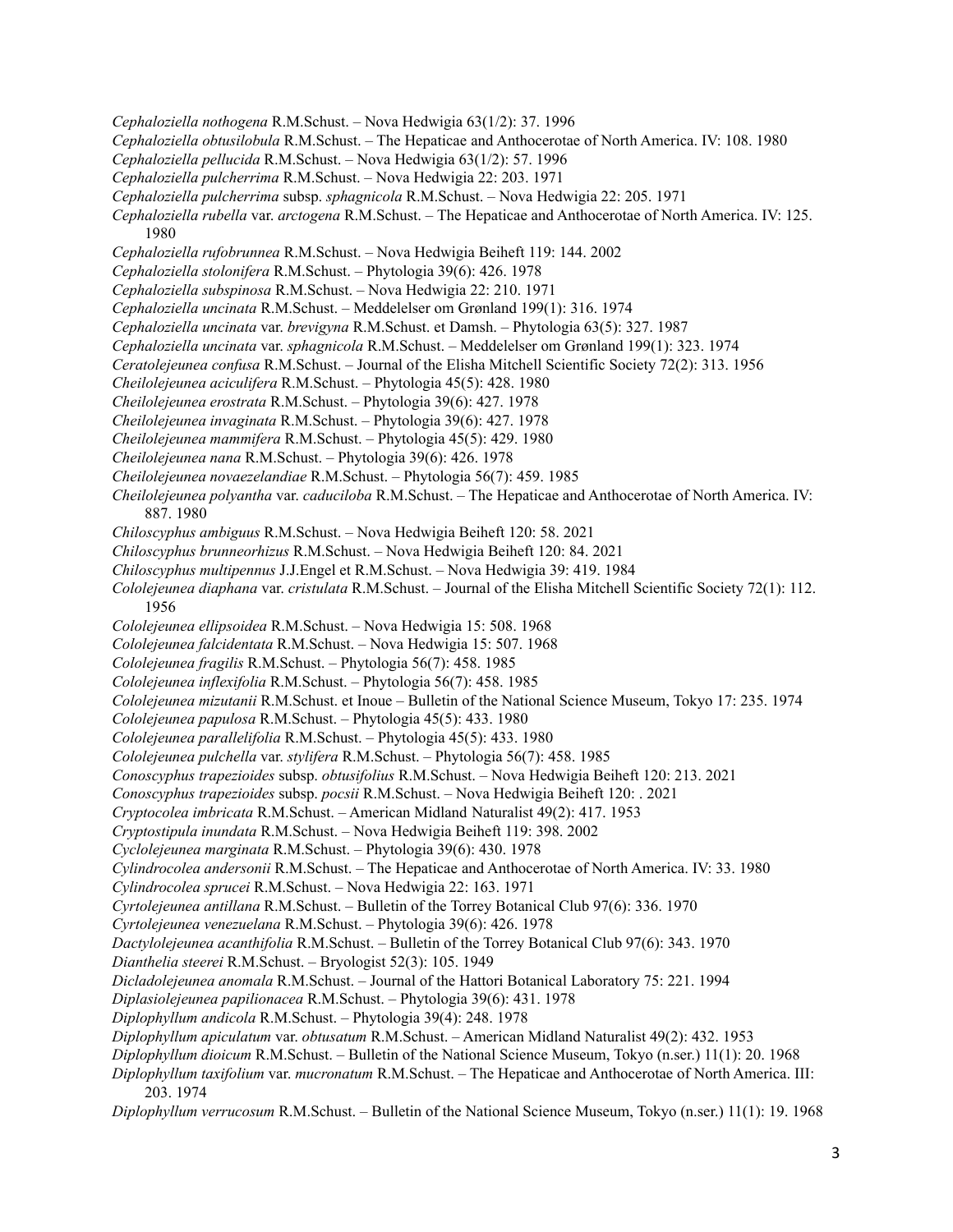*Drepanolejeunea appalachiana* R.M.Schust. – Journal of the Elisha Mitchell Scientific Society 83(4): 219. 1967 *Drepanolejeunea sabaliana* R.M.Schust. – Journal of the Elisha Mitchell Scientific Society 83(4): 215. 1967 *Drepanolejeunea submuricata* R.M.Schust. – Phytotaxa 208(1): 98. 2015 *Drepanolejeunea urceolata* R.M.Schust. – Phytologia 39(6): 427. 1978 *Echinocolea dilatata* subsp. *antillana* R.M.Schust. – Phytologia 45(5): 426. 1980 *Eremonotus confusus* Steph. ex R.M.Schust. – Journal of the Hattori Botanical Laboratory 26: 279. 1963 *Frullania appalachiana* R.M.Schust. – Phytologia 53(5): 366. 1983 *Frullania gemmipara* R.M.Schust. et S.Hatt. – Journal of the Hattori Botanical Laboratory 44: 547. 1978 *Frullania inflata* var. *communis* R.M.Schust. – Phytologia 57(5): 372. 1985 *Frullania inflata* var. *stylifera* R.M.Schust. – Phytologia 53(5): 366. 1983 *Frullania kunzei* var. *maritima* R.M.Schust. – Phytotaxa 220(2): 135. 2015 *Frullania sabaliana* R.M.Schust. – Phytologia 53(5): 365. 1983 *Frullania taxodiocola* R.M.Schust. – Phytologia 53(5): 364. 1983 *Gackstroemia alpina* R.M.Schust. – Journal of the Hattori Botanical Laboratory 36: 349. 1972 *Gackstroemia novae-zelandiae* R.M.Schust. et J.J.Engel – Phytotaxa 118(1): 10. 2013 *Gongylanthus innovans* var. *sanguineus* R.M.Schust. – Nova Hedwigia Beiheft 120: 564. 2021 *Grollea antheliopsis* R.M.Schust. – Nova Hedwigia 8(3/4): 288. 1964 *Gymnomitrion asperulatum* R.M.Schust. – Acta Academiae Paedagogicae Agriensis, Sectio Biologiae 24: 114. 2003 *Gymnomitrion mucrophorum* R.M.Schust. – Bryologist 98(2): 243. 1995 *Gymnomitrion strictum* var. *inaequale* R.M.Schust. – Journal of the Hattori Botanical Laboratory 80: 118. 1996 *Haplomitrium chilense* R.M.Schust. – Bryologist 74(2): 133. 1971 *Haplomitrium ovalifolium* R.M.Schust. – Bryologist 74(2): 136. 1971 *Harpalejeunea grandistipula* R.M.Schust. – Journal of the Hattori Botanical Laboratory 87: 290. 1999 *Harpalejeunea ovata* subsp. *integra* R.M.Schust. – Journal of the Elisha Mitchell Scientific Society 83(4): 199. 1967 *Herzogianthus sanguineus* R.M.Schust. – Phytologia 56(7): 457. 1985 *Herzogobryum filiforme* R.M.Schust. – Phytologia 45(5): 422. 1980 *Heteroscyphus rotundifolius* R.M.Schust. – Nova Hedwigia Beiheft 120: 110. 2021 *Hygrolejeunea alaskana* R.M.Schust. et Steere – Bulletin of the Torrey Botanical Club 85(3): 190. 1958 *Hygrolembidium isophyllum* R.M.Schust. – Nova Hedwigia 15: 467. 1968 *Hygrolembidium rigidum* R.M.Schust. et J.J.Engel – Phytologia 62(1): 9. 1987 *Hygrolembidium triquetrum* J.J.Engel et R.M.Schust. – Phytologia 62(1): 11. 1987 *Isotachis olivacea* R.M.Schust. – Journal of the Hattori Botanical Laboratory 83: 207. 1997 *Kurzia caduciloba* R.M.Schust. – Nova Hedwigia Beiheft 118: 273. 2000 *Kurzia fragilifolia* R.M.Schust. – Journal of the Hattori Botanical Laboratory 48: 364. 1980 *Kurzia helophila* R.M.Schust. – Journal of the Hattori Botanical Laboratory 48: 368. 1980 *Kurzia quadriseta* var. *trilobata* R.M.Schust. – Journal of the Hattori Botanical Laboratory 48: 363. 1980 *Kurzia temnomoides* R.M.Schust. – Journal of the Hattori Botanical Laboratory 48: 371. 1980 *Leiomitra hirticaulis* R.M.Schust. – Nova Hedwigia 73(3/4): 472. 2001 *Leiomitra mastigophoroides* R.M.Schust. – Phytologia 45(5): 416. 1980 *Lejeunea androgyna* R.M.Schust. – Phytologia 45(5): 432. 1980 *Lejeunea autoica* R.M.Schust. – Journal of the Hattori Botanical Laboratory 25: 6. 1962 *Lejeunea blomquistii* R.M.Schust. – Journal of the Elisha Mitchell Scientific Society 78(1): 64. 1962 *Lejeunea calcicola* R.M.Schust. – Journal of the Elisha Mitchell Scientific Society 73(2): 404. 1957 *Lejeunea calcicola* var. *mexicana* R.M.Schust. – Journal of the Elisha Mitchell Scientific Society 73(2): 408. 1957 *Lejeunea capillaris* subsp. *antillana* R.M.Schust. – Phytologia 45(5): 433. 1980 *Lejeunea cyanomontana* R.M.Schust. – Phytologia 45(5): 432. 1980 *Lejeunea cyanophora* R.M.Schust. – Journal of the Hattori Botanical Laboratory 26: 246. 1963 *Lejeunea flava* subsp. *orientalis* R.M.Schust. – Journal of the Elisha Mitchell Scientific Society 73(1): 161. 1957 *Lejeunea glaucescens* var. *acrogyna* R.M.Schust. – Journal of the Elisha Mitchell Scientific Society 73(2): 400. 1957 *Lejeunea glaucescens* var. *obsoleta* R.M.Schust. – Journal of the Elisha Mitchell Scientific Society 73(2): 395. 1957

*Lejeunea lamacerina* subsp. *gemminata* R.M.Schust. – Journal of the Elisha Mitchell Scientific Society 73(1): 168. 1957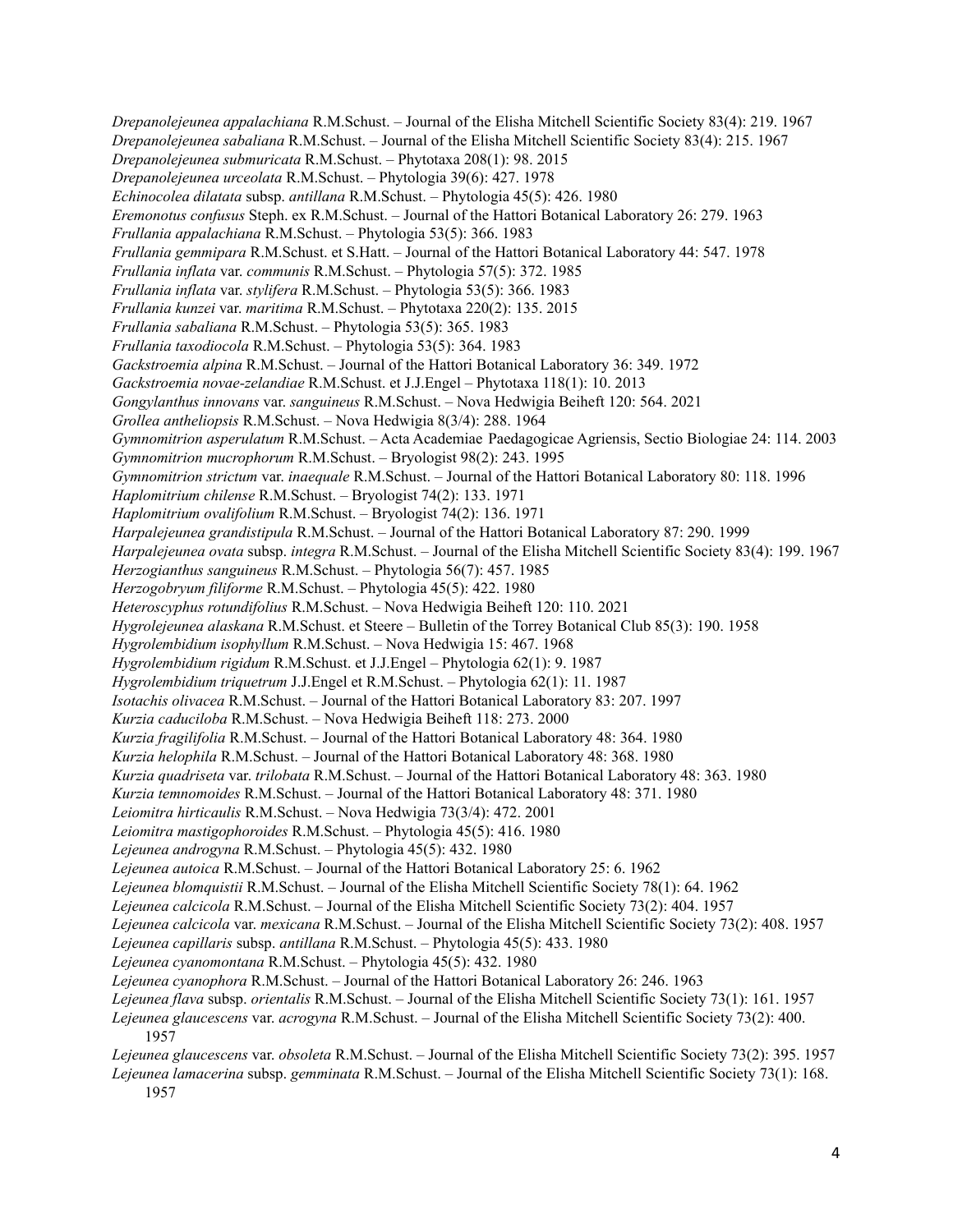- *Lejeunea minutiloba* var. *heterogyna* R.M.Schust. Journal of the Elisha Mitchell Scientific Society 73(2): 425. 1957
- *Lejeunea pocsii* R.M.Schust. Journal of the Hattori Botanical Laboratory 85: 84. 1998
- *Lejeunea ruthii* var. *alata* R.M.Schust. The Hepaticae and Anthocerotae of North America. IV: 1063. 1980
- *Lembidium longifolium* R.M.Schust. Phytologia 45(5): 420. 1980
- *Lepidolejeunea dominicensis* R.M.Schust. Phytologia 45(5): 425. 1980
- *Lepidozia elobata* R.M.Schust. Fieldiana: Botany (n.ser.) 42: 74. 2001
- *Lepidozia laevifolia* var. *alpina* R.M.Schust. et J.J.Engel Fieldiana: Botany (n.ser.) 42: 62. 2001
- *Leptolejeunea jamaicensis* R.M.Schust. Journal of the Elisha Mitchell Scientific Society 83(4): 229. 1967
- *Leptoscyphopsis paradoxa* R.M.Schust. Phytologia 39(4): 246. 1978
- *Leptoscyphus novazelandiae* R.M.Schust. Nova Hedwigia Beiheft 120: 124. 2021
- *Lophochaete andoi* R.M.Schust. Journal of the Hattori Botanical Laboratory 26: 261. 1963
- *Lophochaete quadrilaciniata* var. *pleomorpha* R.M.Schust. Candollea 21(1): 108. 1966
- *Lophocolea apalachicola* R.M.Schust. The Hepaticae and Anthocerotae of North America. IV: 195. 1980
- *Lophocolea appalachiana* R.M.Schust. The Hepaticae and Anthocerotae of North America. IV: 208. 1980
- *Lophocolea cuspidata* subsp. *antipodea* R.M.Schust. The Hepaticae and Anthocerotae of North America. IV: 203. 1980
- *Lophocolea fragmentissima* R.M.Schust. Phytologia 39(4): 245. 1978
- *Lophocolea heterophylla* subsp. *cladogyna* R.M.Schust. The Hepaticae and Anthocerotae of North America. IV: 223. 1980
- *Lopholejeunea muelleriana* subsp. *floridana* R.M.Schust. The Hepaticae and Anthocerotae of North America. IV: 751. 1980
- *Lopholejeunea muelleriana* subsp. *puertoricensis* R.M.Schust. The Hepaticae and Anthocerotae of North America. IV: 749. 1980
- *Lophonardia caespitosa* R.M.Schust. Phytologia 39(4): 244. 1978
- *Lophozia alboviridis* R.M.Schust. The Hepaticae and Anthocerotae of North America. II: 487. 1969
- *Lophozia alpestris* subsp. *polaris* R.M.Schust. The Hepaticae and Anthocerotae of North America. II: 614. 1969
- *Lophozia alpestris* f. *sphagnorum* R.M.Schust. The Hepaticae and Anthocerotae of North America. II: 619. 1969
- *Lophozia autoica* R.M.Schust. Nova Hedwigia 15: 479. 1968
- *Lophozia autoica* var. *subalpina* R.M.Schust. Nova Hedwigia 15: 482. 1968
- *Lophozia badensis* var. *apiculata* R.M.Schust. The Hepaticae and Anthocerotae of North America. II: 415. 1969
- *Lophozia bicrenata* var. *immersa* R.M.Schust. et Damsh. Phytologia 63(5): 326. 1987
- *Lophozia crispata* R.M.Schust. Nova Hedwigia 15: 474. 1968
- *Lophozia debiliformis* R.M.Schust. et Damsh. Phytologia 63(5): 326. 1987
- *Lophozia debiliformis* var. *concolor* R.M.Schust. et Damsh. Phytologia 63(5): 326. 1987
- *Lophozia excisa* var. *elegans* R.M.Schust. The Hepaticae and Anthocerotae of North America. II: 522. 1969
- *Lophozia excisa* var. *infuscata* R.M.Schust. et Damsh. Meddelelser om Grønland 199(1): 94. 1974
- *Lophozia excisa* var. *succulenta* R.M.Schust. et Damsh. Meddelelser om Grønland 199(1): 96. 1974
- *Lophozia floerkei* var. *hyperborea* R.M.Schust. Bulletin of the National Museum of Canada 164: 21. 1959
- *Lophozia gillmanii* var. *ciliolata* R.M.Schust. The Hepaticae and Anthocerotae of North America. II: 385. 1969
- *Lophozia gillmanii* var. *gillmanii f. orbiculata* R.M.Schust. The Hepaticae and Anthocerotae of North America. II: 384. 1969
- *Lophozia grandiretis* var. *parviretis* R.M.Schust. The Hepaticae and Anthocerotae of North America. II: 462. 1969 *Lophozia gymnocoleopsis* R.M.Schust. et J.J.Engel – Journal of Bryology 8(4): 469. 1975
- *Lophozia heteromorpha* R.M.Schust. et Damsh. The Hepaticae and Anthocerotae of North America. II: 507. 1969 *Lophozia hyperborea* subsp. *helophila* R.M.Schust. et Damsh. – Phytologia 63(5): 325. 1987
- *Lophozia hyperborea* f. *paradoxa* R.M.Schust. The Hepaticae and Anthocerotae of North America. II: 286. 1969 *Lophozia incisa* subsp. *austrigena* R.M.Schust. – Phytologia 39(4): 242. 1978
- *Lophozia kunzeana* f. *acuta* R.M.Schust. The Hepaticae and Anthocerotae of North America. II: 299. 1969
- *Lophozia kunzeana* var. *rotundiloba* R.M.Schust. Bulletin of the National Museum of Canada 164: 24. 1959
- *Lophozia kunzeana* f. *wenzelioides* R.M.Schust. The Hepaticae and Anthocerotae of North America. II: 299. 1969 *Lophozia latifolia* R.M.Schust. – Bryologist 56(4): 258. 1953
- *Lophozia longidens* subsp. *arctica* R.M.Schust. The Hepaticae and Anthocerotae of North America. II: 539. 1969 *Lophozia nivicola* R.M.Schust. – Nova Hedwigia 15: 477. 1968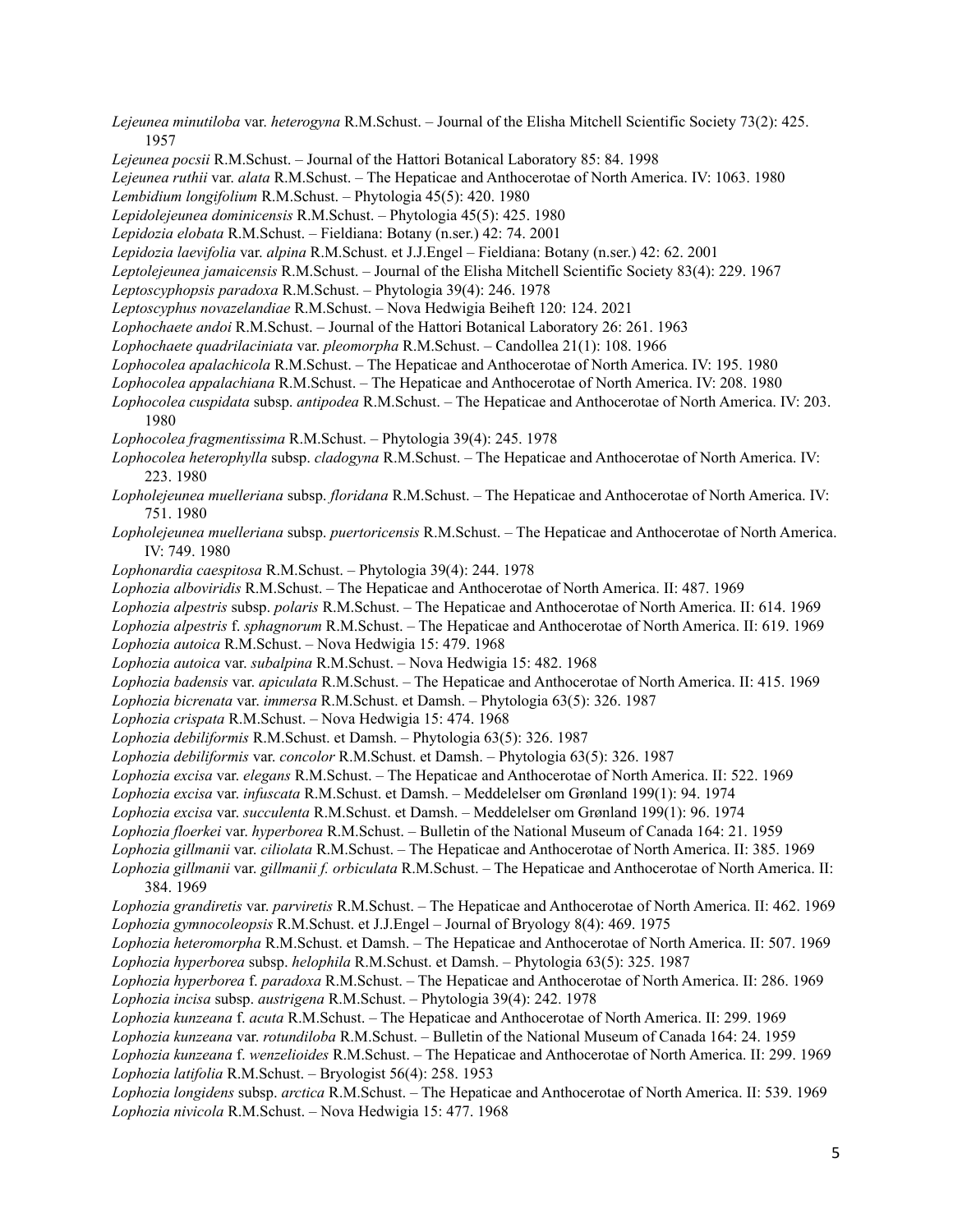- *Lophozia pellucida* R.M.Schust. Canadian Journal of Botany 39(4): 978. 1961
- *Lophozia pellucida* var. *minor* R.M.Schust. Canadian Journal of Botany 39(4): 984. 1961
- *Lophozia quadriloba* f. *cephalozielloides* R.M.Schust. The Hepaticae and Anthocerotae of North America. II: 278. 1969
- *Lophozia quadriloba* var. *collenchymatica* R.M.Schust. The Hepaticae and Anthocerotae of North America. II: 281. 1969
- *Lophozia rubescens* R.M.Schust. et Damsh. Phytologia 63(5): 325. 1987
- *Lophozia rubrigemma* R.M.Schust. The Hepaticae and Anthocerotae of North America. II: 621. 1969
- *Lophozia stolonifera* R.M.Schust. Phytologia 39(4): 242. 1978
- *Lophozia subapiculata* R.M.Schust. et Damsh. Meddelelser om Grønland 199(1): 104. 1974
- *Lophozia tasmanica* R.M.Schust. Nova Hedwigia 15: 484. 1968
- *Lophozia ventricosa* var. *confusa* R.M.Schust. The Hepaticae and Anthocerotae of North America. II: 581. 1969
- *Lophozia ventricosa* var. *confusa f. discoensis* R.M.Schust. The Hepaticae and Anthocerotae of North America. II: 585. 1969
- *Lophozia ventricosa* var. *rigida* R.M.Schust. The Hepaticae and Anthocerotae of North America. II: 586. 1969
- *Lophozia verruculosa* R.M.Schust. Phytologia 39(4): 242. 1978
- *Mannia paradoxa* R.M.Schust. Phytologia 57(6): 410. 1985
- *Marsupella microphylla* R.M.Schust. Phytologia 39(4): 249. 1978
- *Marsupella paroica* R.M.Schust. Bryologist 60(2): 145. 1957
- *Marsupella sparsifolia* subsp. *childii* R.M.Schust. Phytotaxa 183(4): 288. 2014
- *Marsupella sphacelata* f. *bifida* R.M.Schust. The Hepaticae and Anthocerotae of North America. III: 64. 1974
- *Marsupella spiniloba* R.M.Schust. et Damsh. Phytologia 63(5): 326. 1987
- *Marsupella stoloniformis* subsp. *vermiformis* R.M.Schust. Journal of the Hattori Botanical Laboratory 80: 72. 1996
- *Marsupella subhyalina* R.M.Schust. Journal of the Hattori Botanical Laboratory 80: 142. 1996
- *Marsupella xenophylla* R.M.Schust. Phytologia 39(4): 248. 1978
- *Marsupidium latifolium* R.M.Schust. Phytologia 39(4): 249. 1978
- *Metahygrobiella drucei* R.M.Schust. Journal of the Hattori Botanical Laboratory 26: 273. 1963
- *Metzgeria alpina* R.M.Schust. et J.J.Engel Brittonia 40(2): 203. 1988
- *Metzgeria leptoneura* var. *polychaeta* R.M.Schust. Phytotaxa 202(1): 70. 2015
- *Microlepidozia setacea* f. *dentigera* R.M.Schust. The Hepaticae and Anthocerotae of North America. II: 63. 1969
- *Nardia geoscyphus* var. *bifida* R.M.Schust. The Hepaticae and Anthocerotae of North America. II: 871. 1969
- *Nardia scalaris* subsp. *botryoidea* R.M.Schust. The Hepaticae and Anthocerotae of North America. II: 862. 1969 *Neesioscyphus complanatus* R.M.Schust. – Nova Hedwigia Beiheft 120: 591. 2021
- *Neohattoria australis* R.M.Schust. Journal of the Hattori Botanical Laboratory 33: 285. 1970
- *Neohattoria caledonica* R.M.Schust. Journal of the Hattori Botanical Laboratory 33: 291. 1970
- *Neohattoria chevalieri* R.M.Schust. Journal of the Hattori Botanical Laboratory 33: 289. 1970
- *Neohattoria parhamii* R.M.Schust. Journal of the Hattori Botanical Laboratory 26: 243. 1963
- *Odontoschisma denudatum* var. *laevissimum* R.M.Schust. American Midland Naturalist 49(2): 523. 1953
- *Olgantha eophylla* R.M.Schust. Nova Hedwigia 63(3/4): 535. 1996
- *Pachyschistochila berggrenii* J.J.Engel et R.M.Schust. Journal of the Hattori Botanical Laboratory 58: 476. 1985 *Pachyschistochila childii* R.M.Schust. et J.J.Engel – Journal of the Hattori Botanical Laboratory 58: 471. 1985 *Pachyschistochila latiloba* R.M.Schust. et J.J.Engel – Journal of the Hattori Botanical Laboratory 58: 493. 1985 *Pachyschistochila nivicola* R.M.Schust. et J.J.Engel – Journal of the Hattori Botanical Laboratory 58: 512. 1985 *Pachyschistochila subhyalina* var. *grandidentata* J.J.Engel et R.M.Schust. – Journal of the Hattori Botanical
- Laboratory 58: 507. 1985
- *Pachyschistochila succulenta* J.J.Engel et R.M.Schust. Journal of the Hattori Botanical Laboratory 58: 517. 1985 *Pallavicinia pseudolyellii* R.M.Schust. et J.J.Engel – Nova Hedwigia Beiheft 150: 265. 2020
- *Paracromastigum fiordlandiae* R.M.Schust. et J.J.Engel Brittonia 48(2): 167. 1996
- *Paramomitrion paradoxum* R.M.Schust. Journal of the Hattori Botanical Laboratory 80: 135. 1996
- *Paraschistochila isotachyphylla* J.J.Engel et R.M.Schust. Journal of the Hattori Botanical Laboratory 58: 429. 1985
- *Pellia appalachiana* R.M.Schust. Phytotaxa 76(3): 39. 2013

*Pellia megaspora* R.M.Schust. – Journal of Bryology 11(3): 419. 1981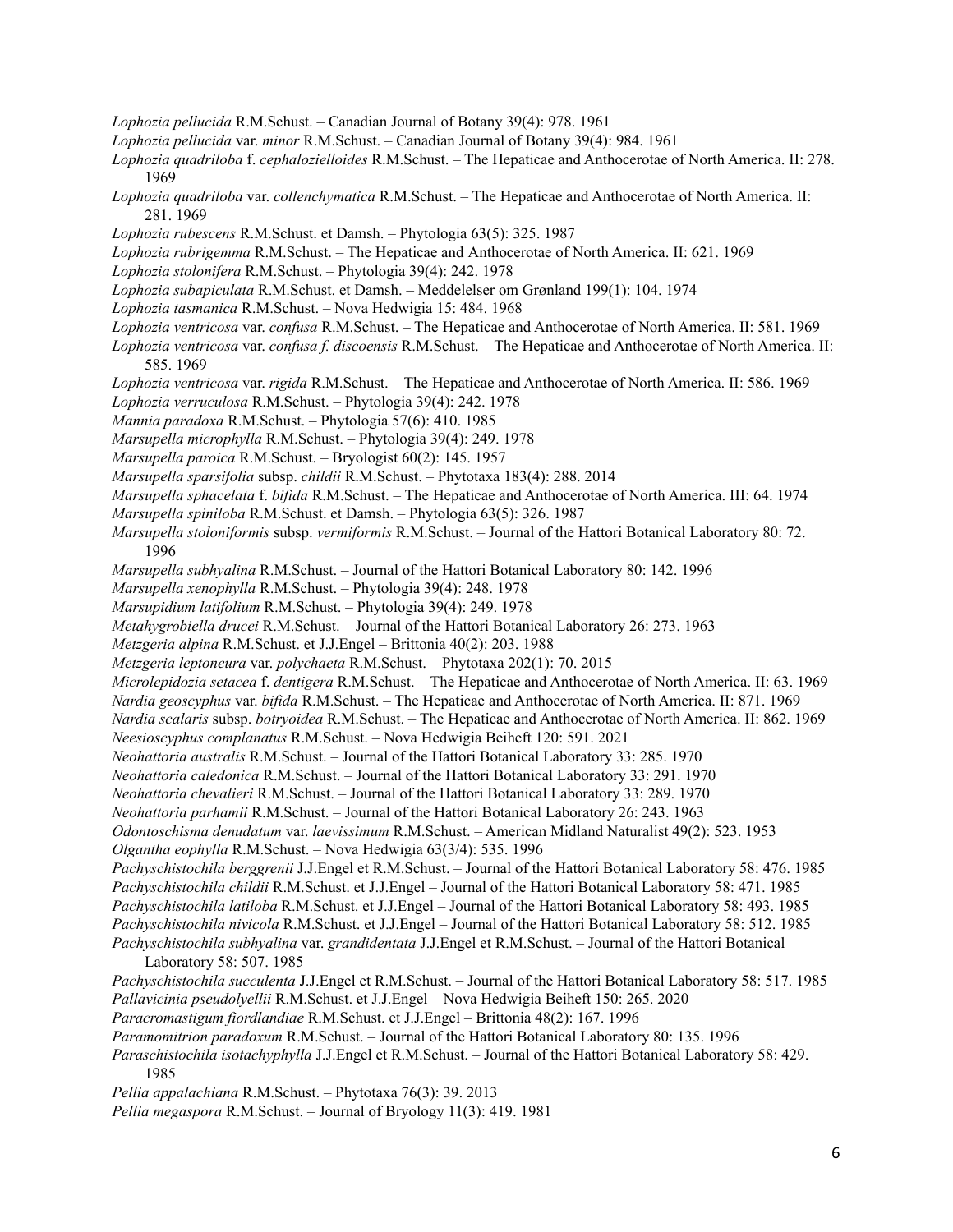*Phycolepidozia exigua* R.M.Schust. – Bulletin of the Torrey Botanical Club 93(6): 440. 1966 *Phyllothallia fuegiana* R.M.Schust. – Transactions of the British Bryological Society 5(2): 284. 1967 *Plagiochila arctica* var. *intermedia* R.M.Schust. – American Midland Naturalist 62(1): 152. 1959 *Plagiochila aspleniformis* R.M.Schust. – American Midland Naturalist 63(1): 51. 1960 *Plagiochila asplenioides* var. *obcampanulata* R.M.Schust. – American Midland Naturalist 62(1): 139. 1959 *Plagiochila austinii* f. *stenophylla* R.M.Schust. – American Midland Naturalist 62(2): 336. 1959 *Plagiochila banksiana* var. *echinophora* Inoue et R.M.Schust. – Journal of the Hattori Botanical Laboratory 34: 62. 1971 *Plagiochila baylisii* Inoue et R.M.Schust. – Journal of the Hattori Botanical Laboratory 34: 150. 1971 *Plagiochila caducidentata* R.M.Schust. – Phytologia 39(4): 247. 1978 *Plagiochila caducifolia* Inoue et R.M.Schust. – Journal of the Hattori Botanical Laboratory 34: 71. 1971 *Plagiochila caribbeania* R.M.Schust. – The Hepaticae and Anthocerotae of North America. IV: 412. 1980 *Plagiochila corniculata* subsp. *andina* R.M.Schust. – Nova Hedwigia Beiheft 120: 277. 2021 *Plagiochila dubia* var. *integrifolia* R.M.Schust. – American Midland Naturalist 63(1): 35. 1960 *Plagiochila echinata* R.M.Schust. – American Midland Naturalist 62(2): 341. 1959 *Plagiochila fragmentata* R.M.Schust. – Phytologia 45(5): 421. 1980 *Plagiochila fragmentissima* Inoue et R.M.Schust. – Journal of the Hattori Botanical Laboratory 34: 155. 1971 *Plagiochila japonica* subsp. *ciliigera* R.M.Schust. – American Midland Naturalist 62(2): 354. 1959 *Plagiochila lophophora* R.M.Schust. – American Midland Naturalist 62(2): 296. 1959 *Plagiochila ludoviciana* var. *invisa* R.M.Schust. – American Midland Naturalist 63(1): 101. 1960 *Plagiochila miradorensis* var. *convoluta* R.M.Schust. – American Midland Naturalist 63(1): 113. 1960 *Plagiochila moniliformis* R.M.Schust. – Phytologia 39(4): 247. 1978 *Plagiochila rhizophora* subsp. *confusa* R.M.Schust. – American Midland Naturalist 62(2): 362. 1959 *Plagiochila sullivantii* var. *spinigera* R.M.Schust. – American Midland Naturalist 62(2): 323. 1959 *Plagiochila verruculosa* R.M.Schust. – American Midland Naturalist 62(2): 295. 1959 *Plagiochila virginica* var. *caroliniana* R.M.Schust. – American Midland Naturalist 63(1): 15. 1960 *Plagiochila virginica* var. *euryphylla* R.M.Schust. – American Midland Naturalist 63(1): 21. 1960 *Plagiochila yokogurensis* subsp. *fragilifolia* R.M.Schust. – Journal of the Hattori Botanical Laboratory 18: 18. 1957 *Plagiochilion intermedium* R.M.Schust. – Phytologia 45(5): 421. 1980 *Platycaulis renifolia* R.M.Schust. – Phytologia 39(4): 245. 1978 *Porella japonica* subsp. *appalachiana* R.M.Schust. – The Hepaticae and Anthocerotae of North America. IV: 682. 1980 *Porella platyphylloidea* f. *bidenticulata* R.M.Schust. – The Hepaticae and Anthocerotae of North America. IV: 67. 1980 *Porella platyphylloidea* f. *radulopsis* R.M.Schust. – The Hepaticae and Anthocerotae of North America. IV: 697. 1980 *Preissia quadrata* subsp. *hyperborea* R.M.Schust. – Phytologia 57(6): 410. 1985 *Protomarsupella scottii* R.M.Schust. – Revue Bryologique et Lichénologique 34(1/2): 267. 1966 *Pseudocephalozia cucullata* J.J.Engel et R.M.Schust. – Journal of the Hattori Botanical Laboratory 38: 694. 1974 *Pseudocephalozia drucei* R.M.Schust. – Nova Hedwigia 10(1/2): 22. 1965 *Pseudocephalozia lepidozioides* R.M.Schust. – Nova Hedwigia 10(1/2): 22. 1965 *Pseudocephalozia leptodictyon* R.M.Schust. – Journal of the Hattori Botanical Laboratory 36: 369. 1972 *Pseudocephalozia obscura* R.M.Schust. – Nova Hedwigia 10(1/2): 22. 1965 *Pseudocephalozia paludicola* R.M.Schust. – Nova Hedwigia 10(1/2): 21. 1965 *Pseudocephalozia tristaniana* R.M.Schust. – Nova Hedwigia 10(1/2): 23. 1965 *Pseudocephaloziella epiphytica* R.M.Schust. – Phytologia 39(4): 243. 1978 *Pseudolophocolea denticulata* R.M.Schust. et J.J.Engel – Lindbergia 8(2): 73. 1982 *Psiloclada clandestina* f. *major* R.M.Schust. – Journal of the Hattori Botanical Laboratory 48: 411. 1980 *Psiloclada clandestina* subsp. *melanesica* R.M.Schust. – Journal of the Hattori Botanical Laboratory 48: 411. 1980 *Pteropsiella metzgeriiformis* R.M.Schust. – Nova Hedwigia 10(1/2): 25. 1965 *Ptilidium ciliare* f. *polare* R.M.Schust. – Nova Hedwigia 15: 445. 1968 *Pycnolejeunea retusa* R.M.Schust. – Journal of the Hattori Botanical Laboratory 100: 402. 2006 *Radula aguirrei* R.M.Schust. – Phytotaxa 202(1): 70. 2015 *Radula yanoella* R.M.Schust. – Phytologia 56(2): 72. 1984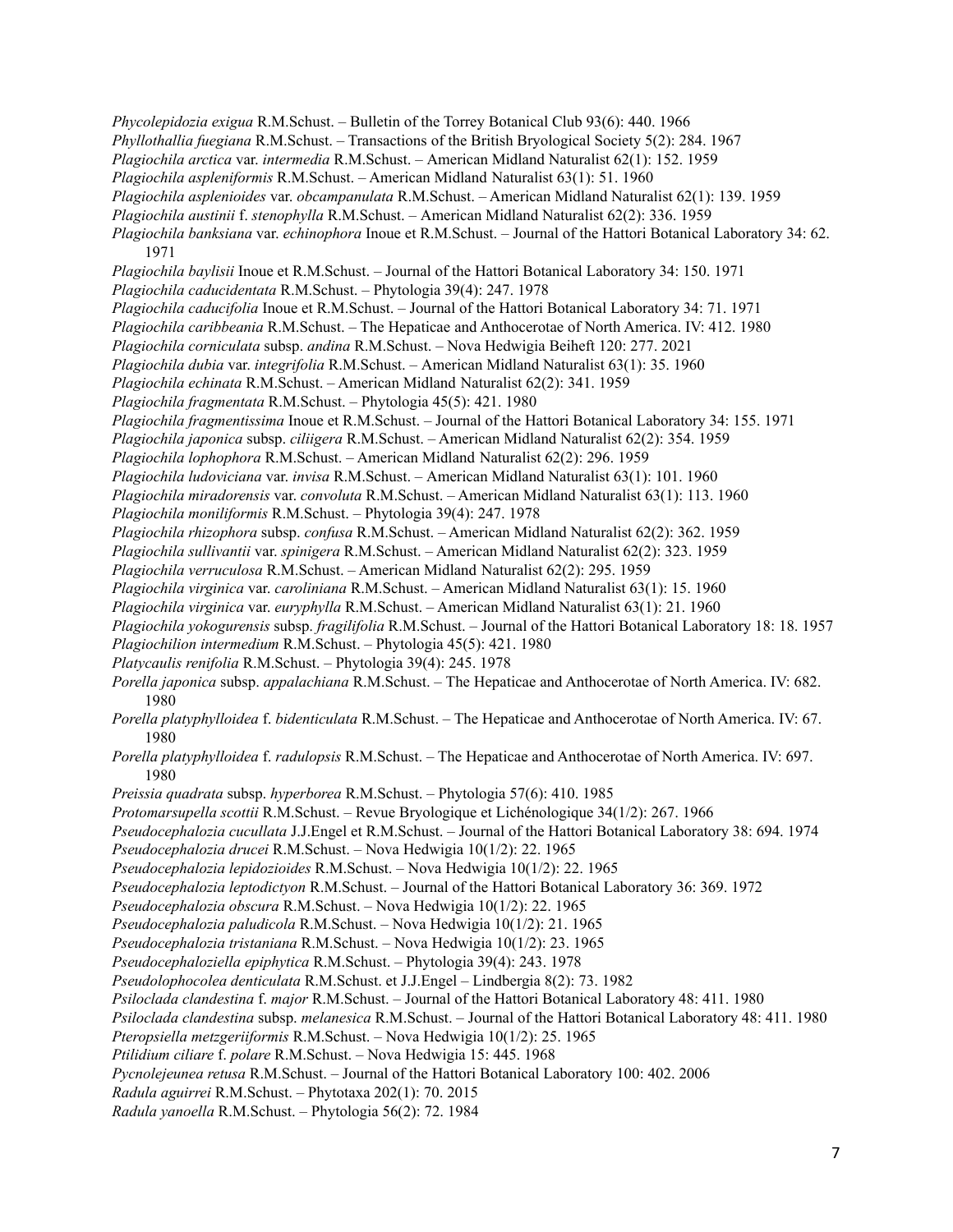*Reboulia hemisphaerica* subsp. *australis* R.M.Schust. – Phytologia 56(7): 460. 1985 *Reboulia hemisphaerica* subsp. *dioica* R.M.Schust. – Phytologia 56(7): 462. 1985 *Reboulia hemisphaerica* subsp. *orientalis* R.M.Schust. – Phytologia 56(7): 461. 1985 *Rectolejeunea denudata* R.M.Schust. – Journal of the Hattori Botanical Laboratory 89: 143. 2000 *Rectolejeunea flagelliformis* subsp. *hamata* R.M.Schust. – Journal of the Hattori Botanical Laboratory 89: 137. 2000 *Rectolejeunea pachyderma* R.M.Schust. – Journal of the Hattori Botanical Laboratory 89: 148. 2000 *Rhodoplagiochila rosea* R.M.Schust. – Phytologia 39(4): 247. 1978 *Riccardia asperulata* R.M.Schust. – Journal of the Hattori Botanical Laboratory 27: 209. 1964 *Riccardia crenuliformis* R.M.Schust. – Journal of the Hattori Botanical Laboratory 67: 72. 1989 *Riccardia diversiflora* subsp. *paucigyna* R.M.Schust. – Journal of the Hattori Botanical Laboratory 67: 97. 1989 *Riccardia georgiensis* subsp. *sympodea* R.M.Schust. – Journal of the Hattori Botanical Laboratory 67: 83. 1989 *Riccardia jugata* R.M.Schust. – Journal of the Hattori Botanical Laboratory 62: 305. 1987 *Riccardia latifrons* subsp. *arctica* R.M.Schust. et Damsh. – Journal of the Hattori Botanical Laboratory 62: 303. 1987 *Riccardia leptothallus* R.M.Schust. – Journal of the Hattori Botanical Laboratory 67: 87. 1989 *Riccardia marionensis* R.M.Schust. – Journal of the Hattori Botanical Laboratory 67: 65. 1989 *Riccardia multifida* subsp. *synoica* R.M.Schust. – Journal of the Hattori Botanical Laboratory 62: 319. 1987 *Riccardia pseudodendroceros* R.M.Schust. – Phytologia 56(7): 452. 1985 *Riccardia reducta* R.M.Schust. – Journal of the Hattori Botanical Laboratory 26: 294. 1963 *Riccardia russellii* R.M.Schust. – Journal of the Hattori Botanical Laboratory 67: 93. 1989 *Riccardia stricta* R.M.Schust. – Journal of the Hattori Botanical Laboratory 62: 326. 1987 *Riccia leptothallus* R.M.Schust. – Journal of the Hattori Botanical Laboratory 71: 271. 1992 *Ruizanthus lopezii* R.M.Schust. – Phytologia 39(4): 241. 1978 *Ruizanthus venezuelanus* R.M.Schust. – Phytologia 39(4): 240. 1978 *Saccogynidium chiloscyphoides* R.M.Schust. – Journal of the Hattori Botanical Laboratory 26: 272. 1963 *Scapania calcicola* var. *ligulifolia* R.M.Schust. – Bulletin of the National Museum of Canada 122: 15. 1950 *Scapania calciphila* R.M.Schust. – Phytologia 45(5): 422. 1980 *Scapania curta* var. *grandiretis* R.M.Schust. – The Hepaticae and Anthocerotae of North America. III: 393. 1974 *Scapania curta* var. *isoloba* R.M.Schust. – The Hepaticae and Anthocerotae of North America. III: 396. 1974 *Scapania cuspiduligera* var. *diplophyllopsis* R.M.Schust. – The Hepaticae and Anthocerotae of North America. III: 361. 1974 *Scapania degenii* var. *dubia* R.M.Schust. – American Midland Naturalist 49(2): 475. 1953 *Scapania gamundiae* R.M.Schust. – Bulletin of the National Science Museum, Tokyo (n.ser.) 11(1): 14. 1968 *Scapania hyperborea* f. *apiculata* R.M.Schust. – The Hepaticae and Anthocerotae of North America. III: 499. 1974 *Scapania hyperborea* f. *subaequalis* R.M.Schust. – The Hepaticae and Anthocerotae of North America. III: 500. 1974 *Scapania invisa* R.M.Schust. – The Hepaticae and Anthocerotae of North America. III: 348. 1974 *Scapania ligulifolia* R.M.Schust. – The Hepaticae and Anthocerotae of North America. III: 306. 1974 *Scapania mucronata* var. *polaris* R.M.Schust. – The Hepaticae and Anthocerotae of North America. III: 442. 1974 *Scapania nemorosa* f. *whitehouseae* R.M.Schust. – The Hepaticae and Anthocerotae of North America. III: 590. 1974 *Scapania paludicola* var. *viridigemma* R.M.Schust. – Bulletin of the National Museum of Canada 122: 20. 1950 *Scapania paradoxa* R.M.Schust. – The Hepaticae and Anthocerotae of North America. III: 287. 1974 *Scapania paradoxa* var. *ramosa* R.M.Schust. – The Hepaticae and Anthocerotae of North America. III: 294. 1974 *Scapania perssonii* R.M.Schust. – Bryologist 76: 573. 1973 *Scapania pseudocalcicola* R.M.Schust. – Phytologia 63(5): 327. 1987 *Scapania pulcherrima* R.M.Schust. – The Hepaticae and Anthocerotae of North America. III: 505. 1974 *Scapania saxicola* R.M.Schust. – American Midland Naturalist 49(2): 448. 1953 *Scapania scandica* var. *dimorpha* R.M.Schust. – The Hepaticae and Anthocerotae of North America. III: 453. 1974 *Scapania serrulata* R.M.Schust. – The Hepaticae and Anthocerotae of North America. III: 539. 1974 *Scaphophyllum speciosum* subsp. *villosum* R.M.Schust. – Bryologist 101(3): 434. 1998 *Schistochila altissima* subsp. *polystratosa* R.M.Schust. et J.J.Engel – Phytologia 30(4): 241. 1975 *Schistochila caudata* R.M.Schust. et J.J.Engel – Phytologia 30(4): 242. 1975 *Schistochila monticola* R.M.Schust. – Bulletin of the National Science Museum, Tokyo (n.ser.) 14(4): 623. 1971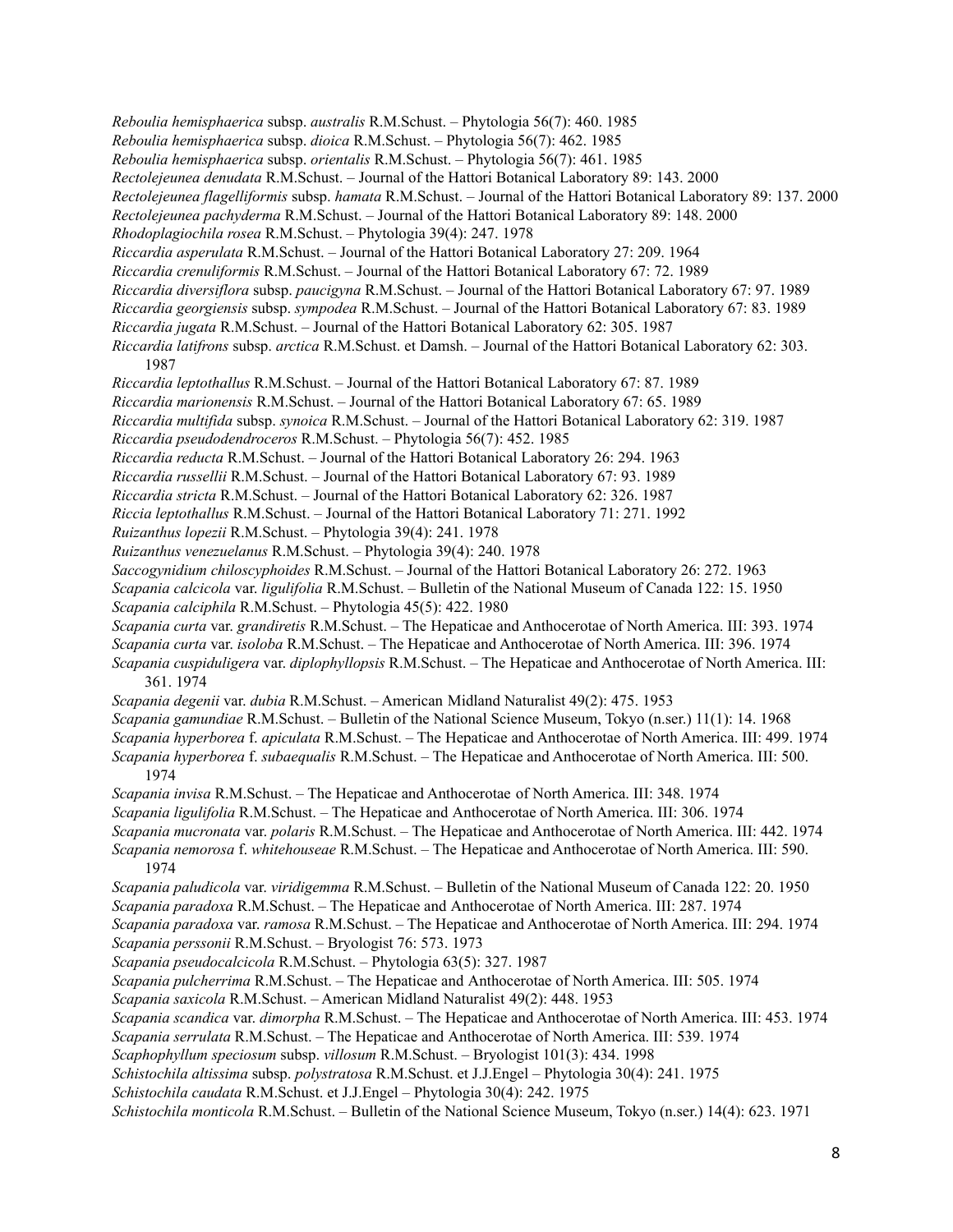*Schistochila nitidissima* R.M.Schust. – Bulletin of the National Science Museum, Tokyo (n.ser.) 11(1): 27. 1968 *Schistochila papillifera* R.M.Schust. – Bulletin of the National Science Museum, Tokyo (n.ser.) 11(1): 27. 1968 *Schistochila pellucida* R.M.Schust. et J.J.Engel – Journal of the Hattori Botanical Laboratory 58: 286. 1985 *Schistochila pluriciliata* R.M.Schust. et J.J.Engel – Journal of the Hattori Botanical Laboratory 58: 395. 1985 *Schistochila pseudociliata* R.M.Schust. – Bulletin of the National Science Museum, Tokyo (n.ser.) 14(4): 623. 1971 *Schistochila pseudokirkiana* R.M.Schust. – Phytologia 30(4): 244. 1975 *Schistochila reflexistipula* J.J.Engel et R.M.Schust. – Phytologia 30(4): 245. 1975 *Schistochila sciophila* R.M.Schust. – Bulletin of the National Science Museum, Tokyo (n.ser.) 14(4): 632. 1971 *Schistochila subhyalina* R.M.Schust. – Phytologia 30(4): 246. 1975 *Schistochila subimmersa* J.J.Engel et R.M.Schust. – Phytologia 30(4): 247. 1975 *Schistochila trispiralis* R.M.Schust. – Bulletin of the National Science Museum, Tokyo (n.ser.) 11(1): 28. 1968 *Schistochila virescens* R.M.Schust. – Phytologia 30(4): 248. 1975 *Siphonolejeunea olgae* R.M.Schust. – Beihefte zur Nova Hedwigia 9: 187. 1963 *Solenostoma novazelandiae* R.M.Schust. – Nova Hedwigia Beiheft 119: 380. 2002 *Solenostoma oblongifolium* subsp. *heteroicum* R.M.Schust. et Damsh. – Meddelelser om Grønland 199(1): 167. 1974 *Solenostoma ontariensis* R.M.Schust. – The Hepaticae and Anthocerotae of North America. II: 1004. 1969 *Solenostoma polare* f. *cavifolium* R.M.Schust. – Bulletin of the National Museum of Canada 164: 51. 1959 *Solenostoma pumilum* subsp. *anomalum* R.M.Schust. et Damsh. – Meddelelser om Grønland 199(1): 165. 1974 *Solenostoma pusillum* var. *vinaceum* R.M.Schust. – The Hepaticae and Anthocerotae of North America. II: 957. 1969 *Solenostoma pyriflorum* var. *innovatum* R.M.Schust. et Damsh. – Meddelelser om Grønland 199(1): 179. 1974 *Solenostoma pyriflorum* subsp. *purpureum* R.M.Schust. et Damsh. – Meddelelser om Grønland 199(1): 176. 1974 *Southbya laevifolia* R.M.Schust. – Nova Hedwigia Beiheft 120: 550. 2021 *Sphenolobopsis kitagawae* R.M.Schust. – The Hepaticae and Anthocerotae of North America. IV: 11. 1980 *Stenolejeunea acuminata* R.M.Schust. – Journal of the Hattori Botanical Laboratory 89: 156. 2000 *Stenolejeunea fissistipula* R.M.Schust. – Journal of the Hattori Botanical Laboratory 89: 167. 2000 *Taxilejeunea cladiophora* R.M.Schust. – Journal of the Elisha Mitchell Scientific Society 81(1): 37. 1965 *Taxilejeunea sharpii* R.M.Schust. – Journal of the Elisha Mitchell Scientific Society 81(1): 41. 1965 *Telaranea exigua* R.M.Schust. – Nova Hedwigia 15: 457. 1968 *Telaranea microstipulata* R.M.Schust. – Phytologia 39(4): 241. 1978 *Telaranea nivicola* R.M.Schust. – Nova Hedwigia 15: 460. 1968 *Telaranea quadrifida* R.M.Schust. – Phytologia 39(4): 241. 1978 *Telaranea rectangularis* R.M.Schust. – Phytologia 39(4): 241. 1978 *Telaranea tuberifera* J.J.Engel et R.M.Schust. – Fieldiana: Botany (n.ser.) 14: 2. 1983 *Temnoma angustifolium* R.M.Schust. – Candollea 21(2): 279. 1966 *Temnoma chaetophyllum* R.M.Schust. – Phytologia 39(4): 239. 1978 *Temnoma palmatum* var. *cuneatum* R.M.Schust. – Candollea 21(2): 347. 1966 *Temnoma palmatum* var. *laxifolium* R.M.Schust. – Candollea 21(2): 345. 1966 *Temnoma palmatum* var. *pseudospiniferum* R.M.Schust. – Candollea 21(2): 348. 1966 *Temnoma patagonicum* R.M.Schust. – Candollea 21(2): 313. 1966 *Temnoma paucisetigerum* R.M.Schust. – Candollea 21(2): 266. 1966 *Temnoma quadripartitum* var. *pseudopungens* R.M.Schust. – Candollea 21(2): 312. 1966 *Temnoma quadripartitum* f. *setaceum* R.M.Schust. – Candollea 21(2): 310. 1966 *Temnoma quadripartitum* f. *spiniferum* R.M.Schust. – Candollea 21(2): 307. 1966 *Temnoma townrowiorum* R.M.Schust. – Candollea 21(2): 351. 1966 *Trachylejeunea monophthalma* R.M.Schust. – Bulletin of the Torrey Botanical Club 97(6): 345. 1970 *Treubia insignis* subsp. *caledonica* R.M.Schust. – Journal of the Hattori Botanical Laboratory 32: 243. 1969 *Treubia insignis* subsp. *vitiensis* R.M.Schust. et G.A.M.Scott – Journal of the Hattori Botanical Laboratory 32: 242. 1969 *Treubia pusilla* R.M.Schust. – Nova Hedwigia 15: 515. 1968 *Treubia pygmaea* R.M.Schust. – Phytologia 56(7): 460. 1985 *Treubia scapanioides* R.M.Schust. – Journal of the Hattori Botanical Laboratory 32: 246. 1969 *Treubia tasmanica* R.M.Schust. et G.A.M.Scott – Journal of the Hattori Botanical Laboratory 32: 248. 1969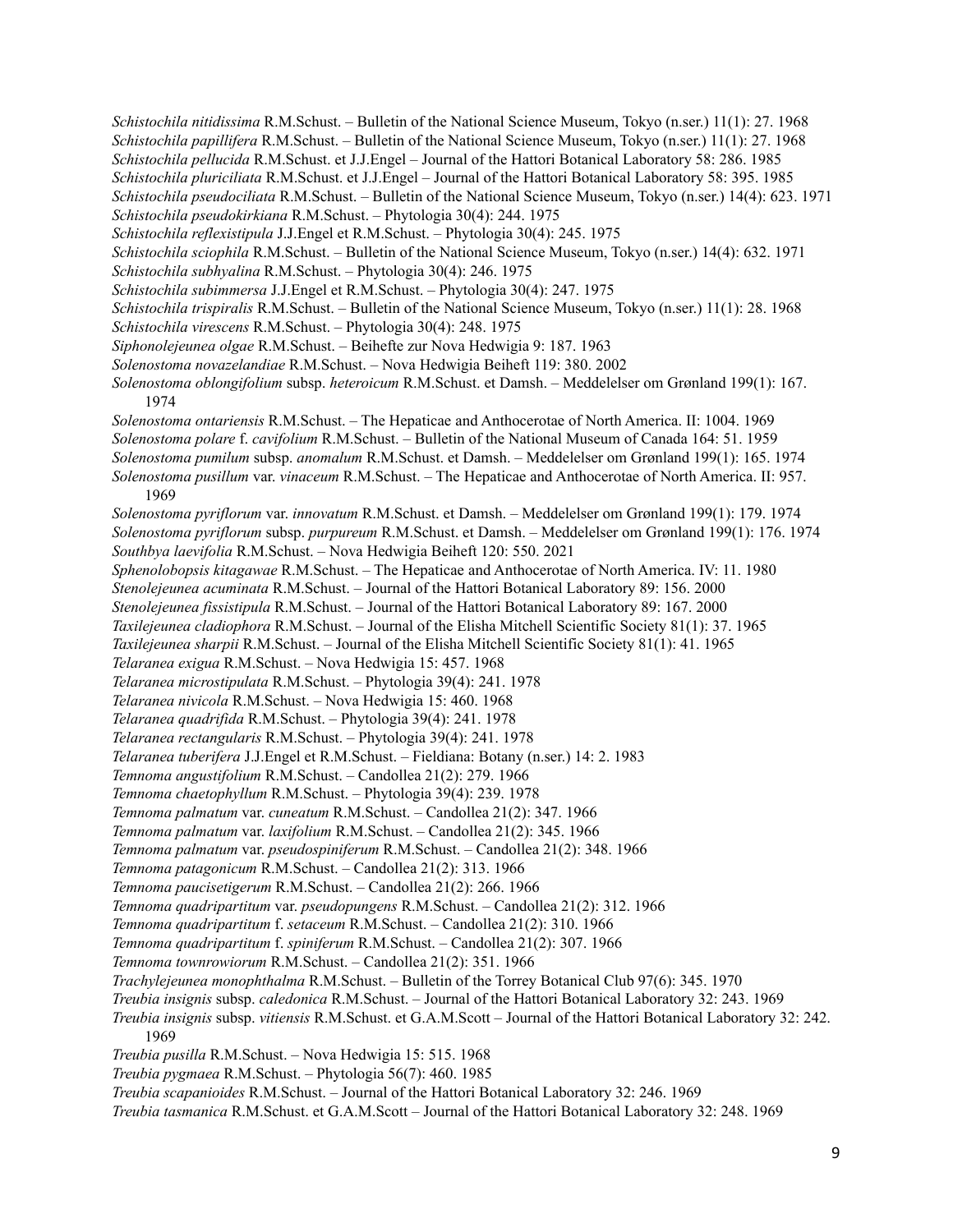- *Triandrophyllum julaceum* R.M.Schust. Nova Hedwigia Beiheft 120: 284. 2021
- *Trichocolea filicaulis* var. *bifida* R.M.Schust. Nova Hedwigia Beiheft 118: 156. 2000
- *Trichocolea rigida* R.M.Schust. Nova Hedwigia 15: 447. 1968
- *Tritomaria exsectiformis* subsp. *arctica* R.M.Schust. The Hepaticae and Anthocerotae of North America. II: 661. 1969
- *Tritomaria heterophylla* R.M.Schust. Canadian Journal of Botany 36(2): 272. 1958
- *Tritomaria polita* subsp. *polymorpha* R.M.Schust. The Hepaticae and Anthocerotae of North America. II: 700. 1969
- *Tritomaria quinquedentata* subsp. *papillifera* R.M.Schust. Revue Bryologique et Lichénologique 34(1/2): 275. 1966
- *Tylimanthus hirsutus* R.M.Schust. Nova Hedwigia Beiheft 120: 496. 2021

*Verdoornia succulenta* R.M.Schust. – Journal of the Hattori Botanical Laboratory 26: 291. 1963

*Xenothallus vulcanicola* R.M.Schust. – Journal of the Hattori Botanical Laboratory 26: 293. 1963

- *Zoopsidella antillana* subsp. *jamaicensis* R.M.Schust. Nova Hedwigia 69(1/2): 132. 1999
- *Zoopsis macrophylla* R.M.Schust. Nova Hedwigia 68(1/2): 14. 1999
- *Zoopsis nitida* Glenny, Braggins et R.M.Schust. Journal of Bryology 19(4): 776. 1997

## GENERA AND INFRAGENERIC TAXA DESCRIBED BY R. M. SCHUSTER (VALIDLY AND LEGITIMATELY

## PUBLISHED ONLY)

*Acanthocoleus* R.M.Schust. – Bulletin of the Torrey Botanical Club 97(6): 339. 1971 *Acrobolbus* sect. *Ciliatae* R.M.Schust. – Nova Hedwigia Beiheft 120: 479. 2021 *Acrobolbus* sect. *Xanthophylla* R.M.Schust. – Nova Hedwigia Beiheft 120: 467. 2021 *Acrochila* R.M.Schust. – Journal of the Hattori Botanical Laboratory 26: 285. 1963 *Acrolepidozia* R.M.Schust. – Journal of the Hattori Botanical Laboratory 26: 254. 1963 *Acrolophozia* R.M.Schust. – Revue Bryologique et Lichénologique 34(1/2): 259. 1966 *Acroscyphus* sect. *Austroscyphus* R.M.Schust. – Phytologia 56(7): 455. 1985 *Alobiellopsis* R.M.Schust. – Nova Hedwigia 10(1/2): 25. 1965 *Amphicephalozia* R.M.Schust. – Nova Hedwigia 22(1/2): 131. 1971 [1972] *Amphijubula* R.M.Schust. – Journal of the Hattori Botanical Laboratory 33: 298. 1970 *Amphilejeunea* R.M.Schust. – Phytologia 39(6): 431. 1978 *Amphilophocolea* R.M.Schust. – Nova Hedwigia 72(1/2): 98. 2001 *Anastrophyllum* sect. *Anastrophyllopsis* R.M.Schust. – Nova Hedwigia Beiheft 119: 310. 2002 *Anastrophyllum* sect. *Assimiles* R.M.Schust. – The Hepaticae and Anthocerotae of North America. II: 717. 1969 *Anastrophyllum* sect. *Bidentes* R.M.Schust. – The Hepaticae and Anthocerotae of North America. II: 740. 1969 *Anastrophyllum* sect. *Crenulatae* R.M.Schust. – The Hepaticae and Anthocerotae of North America. II: 740. 1969 *Anastrophyllum* sect. *Isolobus* R.M.Schust. – The Hepaticae and Anthocerotae of North America. II: 723. 1969 *Anastrophyllum* subg. *Eurylobus* R.M.Schust. – The Hepaticae and Anthocerotae of North America. II: 733. 1969 *Anastrophyllum* subg. *Schizophyllum* R.M.Schust. – The Hepaticae and Anthocerotae of North America. II: 739. 1969 *Andrewsianthus* R.M.Schust. – Revue Bryologique et Lichénologique 30(1/2): 66. 1961 *Andrewsianthus* subg. *Pseudotritomaria* R.M.Schust. – Nova Hedwigia Beiheft 119: 323. 2002 *Aneura* subg. *Austroaneura* R.M.Schust. – Phytologia 56(7): 451. 1985 *Anisotachis* R.M.Schust. – Nova Hedwigia 8(3/4): 282. 1964 *Anomomarsupella* R.M.Schust. – Nova Hedwigia 17: 78. 1969 *Anomylia* R.M.Schust. – American Midland Naturalist 62(1): 51. 1959 *Aphanolejeunea* sect. *Ephemeroides* R.M.Schust. – The Hepaticae and Anthocerotae of North America. IV: 1300. 1980 *Apomarsupella* R.M.Schust. – Journal of the Hattori Botanical Laboratory 80: 79. 1996 *Arachniopsis* subg. *Amphidactylopsis* R.M.Schust. – Nova Hedwigia 10(1/2): 25. 1965 *Arachniopsis* subg. *Monodactylopsis* R.M.Schust. – Nova Hedwigia 10(1/2): 24. 1965 *Archeochaete* R.M.Schust. – Journal of the Hattori Botanical Laboratory 26: 262. 1963 *Archeophylla* R.M.Schust. – Journal of the Hattori Botanical Laboratory 26: 263. 1963 *Aspiromitus* sect. *Brachyanthoceros* R.M.Schust. – The Hepaticae and Anthocerotae of North America. VI: 815. 1992 *Aureolejeunea* R.M.Schust. – Phytologia 39(6): 428. 1978 *Aureolejeunea* sect. *Omphalanthopsis* R.M.Schust. – Phytologia 39(6): 432. 1978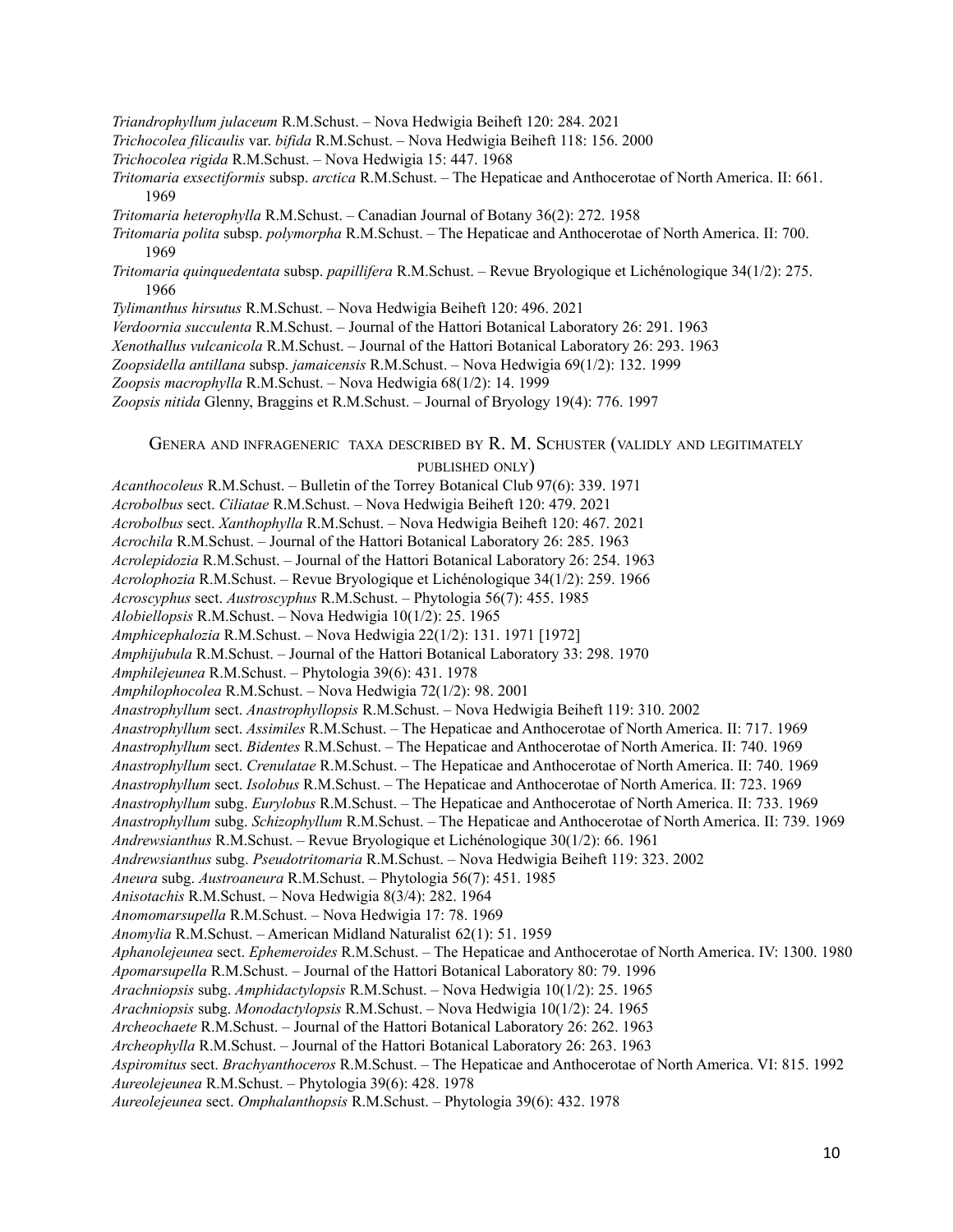*Austrofossombronia* R.M.Schust. – Hikobia 11: 441. 1994 *Austrolophozia* R.M.Schust. – Journal of the Hattori Botanical Laboratory 26: 282. 1963 *Blasiites* R.M.Schust. – The Hepaticae and Anthocerotae of North America. I: 353. 1966 [1967] *Blepharidophyllum* subg. *Isodiplophyllum* R.M.Schust. – Bulletin of the National Science Museum, Tokyo (n.ser.) 14(4): 655. 1971 *Blepharolejeunea* subg. *Oreolejeunea* R.M.Schust. – Phytologia 45(5): 424. 1980 *Bonneria* subg. *Austrocephalozia* R.M.Schust. – Nova Hedwigia 10(1/2): 24. 1965 *Bonneria* subg. *Hypocladopsis* R.M.Schust. – Bulletin of the National Science Museum, Tokyo (n.ser.) 12(3): 665. 1969 *Brachiolejeunea* sect. *Pluriplicatae* R.M.Schust. – The Hepaticae and Anthocerotae of North America. IV: 761. 1980 *Brachiolejeunea* sect. *Sandvicenses* R.M.Schust. – The Hepaticae and Anthocerotae of North America. IV: 761. 1980 *Brachiolejeunea* subg. *Plicolejeunea* R.M.Schust. – Beihefte zur Nova Hedwigia 9: 104. 1963 *Bragginsella* R.M.Schust. – Bryologist 100(3): 363. 1997 *Brevianthus* J.J.Engel et R.M.Schust. – Phytologia 47(4): 317. 1981 *Bromeliophila* R.M.Schust. – Journal of the Hattori Botanical Laboratory 75: 226. 1994 *Calypogeia* sect. *Marginatae* R.M.Schust. – Nova Hedwigia Beiheft 118: 497. 2000 *Calyptrocolea* R.M.Schust. – Revue Bryologique et Lichénologique 34(3/4): 685. 1966 [1967] *Campanocolea* R.M.Schust. – Journal of the Hattori Botanical Laboratory 82: 253. 1997 *Cardiolejeunea* R.M.Schust. et Kachroo – Beihefte zur Nova Hedwigia 9: 149. 1963 *Caudalejeunea* subg. *Acaudalejeunea* R.M.Schust. – The Hepaticae and Anthocerotae of North America. IV: 779. 1980 *Caudalejeunea* subg. *Vermilejeunea* R.M.Schust. – The Hepaticae and Anthocerotae of North America. IV: 778. 1980 *Cephalolobus* R.M.Schust. – Revue Bryologique et Lichénologique 34(1/2): 244. 1966 *Cephalomitrion* R.M.Schust. – Nova Hedwigia 61(3/4): 550. 1995 *Cephalozia* sect. *Catenulatae* R.M.Schust. – The Hepaticae and Anthocerotae of North America. III: 736. 1974 *Cephalozia* sect. *Lacinulatae* R.M.Schust. – The Hepaticae and Anthocerotae of North America. III: 795. 1974 *Cephalozia* sect. *Lunulifoliae* R.M.Schust. – The Hepaticae and Anthocerotae of North America. III: 768. 1974 *Cephalozia* sect. *Pachycaules* R.M.Schust. – Bryologist 96(4): 623. 1993 *Cephalozia* subg. *Eocephalozia* R.M.Schust. – Nova Hedwigia 8(1/2): 222. 1964 *Cephalozia* subg. *Haplocephalozia* R.M.Schust. – The Hepaticae and Anthocerotae of North America. III: 700. 1974 *Cephalozia* subg. *Macrocephalozia* R.M.Schust. – The Hepaticae and Anthocerotae of North America. III: 698. 1974 *Cephaloziella* sect. *Byssaceae* R.M.Schust. – The Hepaticae and Anthocerotae of North America. IV: 74. 1980 *Cephaloziella* sect. *Hyalinae* R.M.Schust. – The Hepaticae and Anthocerotae of North America. IV: 48. 1980 *Cephaloziella* sect. *Inaequilobae* R.M.Schust. – Nova Hedwigia 22(1/2): 189. 1971 [1972] *Cephaloziella* sect. *Pulcherrimae* R.M.Schust. – The Hepaticae and Anthocerotae of North America. IV: 58. 1980 *Cephaloziella* sect. *Rubellae* R.M.Schust. – The Hepaticae and Anthocerotae of North America. IV: 111. 1980 *Cephaloziella* sect. *Stelluliferae* R.M.Schust. – The Hepaticae and Anthocerotae of North America. IV: 165. 1980 *Cephaloziella* subsect. *Byssaceae* R.M.Schust. – The Hepaticae and Anthocerotae of North America. IV: 78. 1980 *Cephaloziella* subsect. *Hampeanae* R.M.Schust. – The Hepaticae and Anthocerotae of North America. IV: 138. 1980 *Cephaloziella* subsect. *Phyllacanthae* R.M.Schust. – The Hepaticae and Anthocerotae of North America. IV: 78. 1980 *Ceratolejeunea* subg. *Caducilobae* R.M.Schust. – Phytologia 39(6): 430. 1978 *Ceratolejeunea* subg. *Ceratophora* R.M.Schust. – Journal of the Elisha Mitchell Scientific Society 72: 294. 1956 *Chaetophyllopsis* R.M.Schust. – Journal of the Hattori Botanical Laboratory 23: 69. 1960 [1961] *Chandonanthus* sect. *Hirtelli* R.M.Schust. – Journal of the Hattori Botanical Laboratory 23: 206. 1960 [1961] *Chandonanthus* sect. *Piliferi* R.M.Schust. – Journal of the Hattori Botanical Laboratory 23: 206. 1960 [1961] *Chandonanthus* subg. *Tetralophozia* R.M.Schust. – Journal of the Hattori Botanical Laboratory 23: 206. 1960 [1961] *Cheilolejeunea* subg. *Renilejeunea* R.M.Schust. – Beihefte zur Nova Hedwigia 9: 112. 1963 *Cheilolejeunea* subg. *Tegulilejeunea* R.M.Schust. – The Hepaticae and Anthocerotae of North America. IV: 853. 1980 *Cheilolejeunea* subg. *Xenolejeunea* Kachroo et R.M.Schust. – Journal of the Linnean Society. Botany 56(368): 496. 1961 *Chiloscyphus* subg. *Phaeochiloscyphus* J.J.Engel et R.M.Schust. – Nova Hedwigia 39: 409. 1984 [1985] *Chloranthelia* R.M.Schust. – Nova Hedwigia 8(3/4): 278. 1964 *Chloranthelia* subg. *Tritomariopsis* R.M.Schust. et J.J.Engel – Journal of the Hattori Botanical Laboratory 63: 333. 1987 *Cololejeunea* sect. *Apiculatae* R.M.Schust. – Beihefte zur Nova Hedwigia 9: 174. 1963 *Cololejeunea* sect. *Cardiocarpae* R.M.Schust. – Beihefte zur Nova Hedwigia 9: 172. 1963 *Cololejeunea* sect. *Cornutae* R.M.Schust. – Beihefte zur Nova Hedwigia 9: 179. 1963 *Cololejeunea* sect. *Crenatiflorae* R.M.Schust. – Beihefte zur Nova Hedwigia 9: 173. 1963

11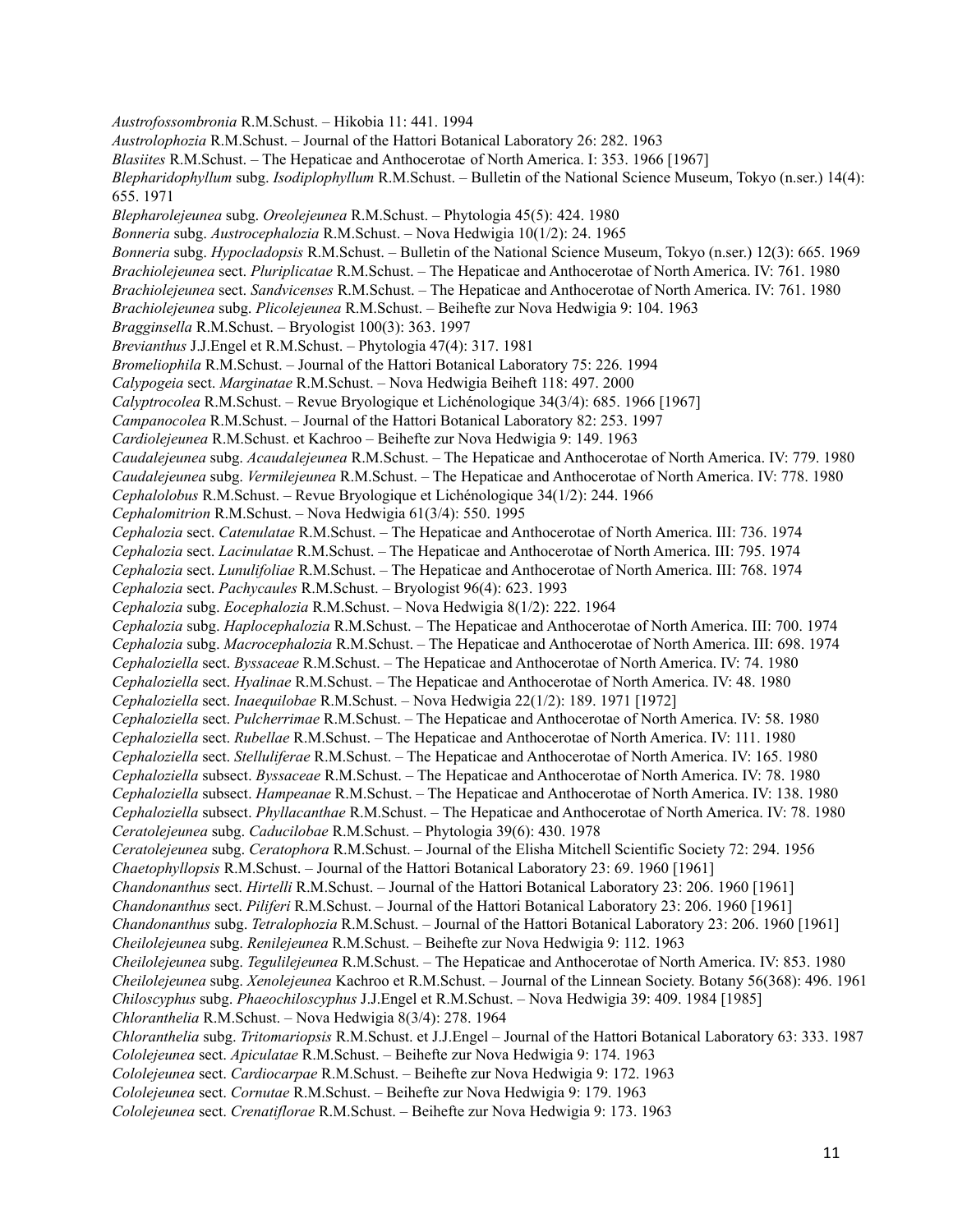*Cololejeunea* sect. *Dentatae* R.M.Schust. – Beihefte zur Nova Hedwigia 9: 175. 1963 *Cololejeunea* sect. *Diaphanae* R.M.Schust. – Journal of the Elisha Mitchell Scientific Society 72(1): 103. 1956 *Cololejeunea* sect. *Drepanolejeuneoides* R.M.Schust. – Beihefte zur Nova Hedwigia 9: 174. 1963 *Cololejeunea* sect. *Duvignaudiae* R.M.Schust. – Beihefte zur Nova Hedwigia 9: 182. 1963 *Cololejeunea* sect. *Furcilobulatae* R.M.Schust. – Beihefte zur Nova Hedwigia 9: 178. 1963 *Cololejeunea* sect. *Lancilobae* R.M.Schust. – Beihefte zur Nova Hedwigia 9: 176. 1963 *Cololejeunea* sect. *Minutae* R.M.Schust. – Beihefte zur Nova Hedwigia 9: 172. 1963 *Cololejeunea* sect. *Minutissimae* R.M.Schust. – Journal of the Elisha Mitchell Scientific Society 71: 224. 1955 *Cololejeunea* sect. *Ovalifoliae* R.M.Schust. – Beihefte zur Nova Hedwigia 9: 179. 1963 *Cololejeunea* sect. *Radulilobae* R.M.Schust. – Beihefte zur Nova Hedwigia 9: 177. 1963 *Cololejeunea* sect. *Setilobae* R.M.Schust. – Beihefte zur Nova Hedwigia 9: 171. 1963 *Cololejeunea* subg. *Cerocolea* R.M.Schust. – Beihefte zur Nova Hedwigia 9: 186. 1963 *Cololejeunea* subg. *Chlorocolea* R.M.Schust. – Beihefte zur Nova Hedwigia 9: 178. 1963 *Cololejeunea* subg. *Platycolea* R.M.Schust. – Beihefte zur Nova Hedwigia 9: 172. 1963 *Cololejeunea* subg. *Protocolea* R.M.Schust. – Beihefte zur Nova Hedwigia 9: 171. 1963 *Cryptochila* R.M.Schust. – Journal of the Hattori Botanical Laboratory 26: 284. 1963 *Cryptocolea* R.M.Schust. – American Midland Naturalist 49(2): 414. 1953 *Cryptogynolejeunea* R.M.Schust. – Journal of the Hattori Botanical Laboratory 75: 215. 1994 *Cryptostipula* R.M.Schust. – Nova Hedwigia Beiheft 119: 396. 2002 *Cyclolejeunea* subg. *Cardiantholejeunea* R.M.Schust. – Beihefte zur Nova Hedwigia 9: 154. 1963 *Cylindrocolea* R.M.Schust. – Bulletin of the National Science Museum, Tokyo (n.ser.) 12(3): 666. 1969 *Cylindrocolea* sect. *Platycaulis* R.M.Schust. – Nova Hedwigia 22(1/2): 173. 1971 [1972] *Cyrtolejeunea* subg. *Oryzolejeunea* R.M.Schust. – Bulletin of the Torrey Botanical Club 97(6): 338. 1970 *Dactylolejeunea* R.M.Schust. – Bulletin of the Torrey Botanical Club 97(6): 341. 1971 *Dactylophorella* R.M.Schust. – Phytologia 45(5): 427. 1980 *Dendrobazzania* R.M.Schust. et W.B.Schofield – Bryologist 85(2): 233. 1982 *Dendroceros* subg. *Apoceros* R.M.Schust. – Phytologia 63(3): 200. 1987 *Dendromastigophora* R.M.Schust. – Memoirs of the New York Botanical Garden 45: 738. 1987 *Dianthelia* R.M.Schust. – Bryologist 52(3): 103. 1949 *Dicladolejeunea* R.M.Schust. – Journal of the Hattori Botanical Laboratory 75: 220. 1994 *Diplasiolejeunea* subg. *Austrolejeuneopsis* R.M.Schust. – Bulletin of the Torrey Botanical Club 97(6): 349. 1970 *Diplasiolejeunea* subg. *Physolejeunea* R.M.Schust. – Bulletin of the Torrey Botanical Club 97(6): 348. 1970 *Diplophyllum* subg. *Austrodiplophyllum* R.M.Schust. – Bulletin of the National Science Museum, Tokyo (n.ser.) 11(1): 18. 1968 *Diplophyllum* subg. *Protodiplophyllum* R.M.Schust. – The Hepaticae and Anthocerotae of North America. III: 192. 1974 *Drepanolejeunea* sect. *Andinae* R.M.Schust. – Nova Hedwigia 62(1/2): 45. 1996 *Drepanolejeunea* sect. *Anoplanthae* R.M.Schust. – Nova Hedwigia 62(1/2): 26. 1996 *Drepanolejeunea* sect. *Auritae* R.M.Schust. – Nova Hedwigia 62(1/2): 37. 1996 *Drepanolejeunea* sect. *Bidentes* R.M.Schust. – Nova Hedwigia 62(1/2): 14. 1996 *Drepanolejeunea* sect. *Crucianellae* R.M.Schust. – Nova Hedwigia 62(1/2): 45. 1996 *Drepanolejeunea* sect. *Inchoatae* R.M.Schust. – Nova Hedwigia 62(1/2): 6. 1996 *Drepanolejeunea* sect. *Palmifoliae* R.M.Schust. – Nova Hedwigia 62(1/2): 45. 1996 *Drepanolejeunea* sect. *Sabalianae* R.M.Schust. – Nova Hedwigia 62(1/2): 25. 1996 *Drepanolejeunea* subg. *Acantholejeunea* R.M.Schust. – Beihefte zur Nova Hedwigia 9: 115. 1963 *Echinocolea* R.M.Schust. – Beihefte zur Nova Hedwigia 9: 125. 1963 *Echinolejeunea* R.M.Schust. – Beihefte zur Nova Hedwigia 9: 187. 1963 *Eoisotachis* R.M.Schust. – Nova Hedwigia 8(3/4): 285. 1964 *Eopleurozia* R.M.Schust. – Bryologist 64(2/3): 199. 1961 *Eotrichocolea* R.M.Schust. – Journal of the Hattori Botanical Laboratory 26: 252. 1963 *Eremonotus* subg. *Acantholobus* R.M.Schust. – Revue Bryologique et Lichénologique 30(1/2): 73. 1961 *Evansianthus* R.M.Schust. et J.J.Engel – Bryologist 76(4): 516. 1973 *Frullania* sect. *Campanulatae* R.M.Schust. – Phytologia 57(5): 371. 1985 *Frullania* sect. *Cladogynae* R.M.Schust. – Phytologia 57(5): 372. 1985 *Frullania* sect. *Coniferae* R.M.Schust. – Phytologia 57(5): 372. 1985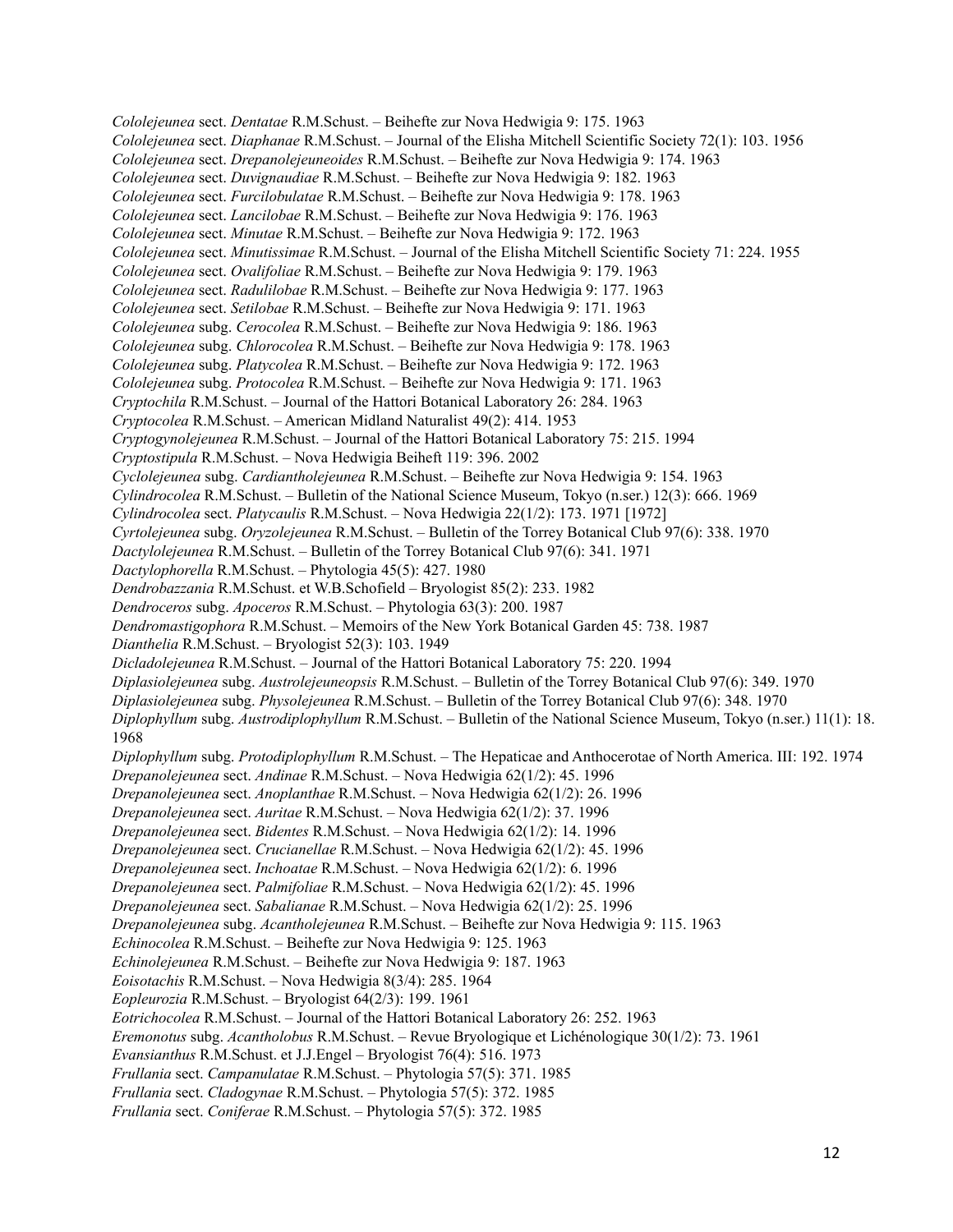*Frullania* sect. *Hedranthae* R.M.Schust. – Journal of the Hattori Botanical Laboratory 70: 143. 1991 *Frullania* sect. *Holostipulae* R.M.Schust. – Phytologia 57(5): 372. 1985 *Frullania* sect. *Intumescentes* R.M.Schust. – Phytologia 57(5): 370. 1985 *Frullania* sect. *Magnistylosae* R.M.Schust. – Phytologia 57(5): 370. 1985 *Frullania* sect. *Ocellatae* R.M.Schust. – Phytologia 57(5): 371. 1985 *Frullania* sect. *Piptophyllae* R.M.Schust. – Journal of the Hattori Botanical Laboratory 70: 144. 1991 *Frullania* sect. *Planae* R.M.Schust. – Phytologia 57(5): 372. 1985 *Frullania* sect. *Pluriplicatae* R.M.Schust. – Phytologia 57(5): 373. 1985 *Frullania* sect. *Pseudodiastaloba* R.M.Schust. – Phytologia 57(5): 370. 1985 *Frullania* sect. *Sinuatae* R.M.Schust. – Phytologia 57(5): 371. 1985 *Frullania* sect. *Spinilobae* R.M.Schust. – Phytologia 57(5): 372. 1985 *Frullania* subsect. *Curvistipulae* R.M.Schust. – Journal of the Hattori Botanical Laboratory 70: 144. 1991 *Frullania* subsect. *Ericoides* R.M.Schust. – Phytologia 57(5): 371. 1985 *Frullania* subsect. *Inflatae* R.M.Schust. – Phytologia 57(5): 372. 1985 *Frullania* subsect. *Microphyllae* R.M.Schust. – Phytologia 57(5): 370. 1985 *Frullania* subsect. *Pycnophyllae* R.M.Schust. – Phytologia 57(5): 370. 1985 *Frullania* subsect. *Semivillosae* R.M.Schust. – Phytologia 57(5): 371. 1985 *Grollea* R.M.Schust. – Nova Hedwigia 8(3/4): 288. 1964 *Gymnocolea* subg. *Gymnocoleopsis* R.M.Schust. – Bryologist 70(1): 111. 1967 *Gymnomitrion* sect. *Apiculatae* R.M.Schust. – The Hepaticae and Anthocerotae of North America. III: 122. 1974 *Gymnomitrion* sect. *Corallioides* R.M.Schust. – The Hepaticae and Anthocerotae of North America. III: 121. 1974 *Haplomitrium* subg. *Archibryum* R.M.Schust. – Nova Hedwigia 13(1/2): 28. 1967 *Harpalejeunea* subg. *Ophthalmolejeunea* R.M.Schust. – Beihefte zur Nova Hedwigia 9: 118. 1963 *Hattoria* R.M.Schust. – Revue Bryologique et Lichénologique 30(1/2): 69. 1961 *Hattorianthus* R.M.Schust. et Inoue – Bulletin of the National Science Museum, Tokyo. Series B, Botany 1(3): 103. 1975 *Herzogianthus* R.M.Schust. – Journal of the Hattori Botanical Laboratory 23: 71. 1960 [1961] *Heteroscyphus* sect. *Billardierei* R.M.Schust. – Nova Hedwigia Beiheft 120: 105. 2021 *Hygrolembidium* R.M.Schust. – Journal of the Hattori Botanical Laboratory 26: 277. 1963 *Hygrolembidium* sect. *Rigidae* J.J.Engel et R.M.Schust. – Journal of the Hattori Botanical Laboratory 63: 285. 1987 *Isolembidium* R.M.Schust. – Nova Hedwigia 15(2/4): 466. 1968 *Isotachis* sect. *Obtusae* R.M.Schust. – Nova Hedwigia 8(3/4): 287. 1964 *Isotachis* subg. *Hypoisotachis* R.M.Schust. – Phytologia 39(4): 240. 1978 *Jamesoniella* subg. *Crossogyna* R.M.Schust. – The Hepaticae and Anthocerotae of North America. II: 817. 1969 *Jubulopsis* R.M.Schust. – Journal of the Hattori Botanical Laboratory 33: 270. 1970 *Kurzia* sect. *Austrolepidozia* R.M.Schust. – Journal of the Hattori Botanical Laboratory 48: 385. 1980 *Kurzia* sect. *Compactae* R.M.Schust. – Journal of the Hattori Botanical Laboratory 48: 381. 1980 *Kurzia* sect. *Cucullifoliae* R.M.Schust. – Journal of the Hattori Botanical Laboratory 48: 350. 1980 *Kurzia* sect. *Helophilae* R.M.Schust. – Nova Hedwigia Beiheft 118: 259. 2000 *Kurzia* sect. *Leucolepidozia* R.M.Schust. – Journal of the Hattori Botanical Laboratory 48: 356. 1980 *Kurzia* subg. *Nanolepidozia* R.M.Schust. – Journal of the Hattori Botanical Laboratory 48: 353. 1980 *Leiomitra* subg. *Brachygyna* R.M.Schust. – Nova Hedwigia 73(3/4): 480. 2001 *Lejeunea* sect. *Caespitosae* R.M.Schust. – Journal of the Hattori Botanical Laboratory 89: 124. 2000 *Lejeunea* sect. *Cladiophorae* R.M.Schust. – The Hepaticae and Anthocerotae of North America. IV: 995. 1980 *Lejeunea* sect. *Cladogynae* R.M.Schust. – The Hepaticae and Anthocerotae of North America. IV: 1040. 1980 *Lejeunea* sect. *Flavae* R.M.Schust. – The Hepaticae and Anthocerotae of North America. IV: 956. 1980 *Lejeunea* sect. *Floridanae* R.M.Schust. – The Hepaticae and Anthocerotae of North America. IV: 1026. 1980 *Lejeunea* sect. *Glaucescentes* R.M.Schust. – The Hepaticae and Anthocerotae of North America. IV: 1001. 1980 *Lejeunea* sect. *Lamacerinae* R.M.Schust. – The Hepaticae and Anthocerotae of North America. IV: 967. 1980 *Lejeunea* sect. *Microstipulata* R.M.Schust. – The Hepaticae and Anthocerotae of North America. IV: 1046. 1980 *Lejeunea* sect. *Minutilobae* R.M.Schust. – The Hepaticae and Anthocerotae of North America. IV: 1031. 1980 *Lejeunea* sect. *Protolejeunea* R.M.Schust. – The Hepaticae and Anthocerotae of North America. IV: 941. 1980 *Lejeunea* subg. *Chaetolejeunea* R.M.Schust. – Journal of the Hattori Botanical Laboratory 25: 68. 1962 *Lejeunea* subg. *Nanolejeunea* R.M.Schust. – The Hepaticae and Anthocerotae of North America. IV: 1092. 1980 *Lejeunea* subg. *Pleurolejeunea* R.M.Schust. et Kachroo – Beihefte zur Nova Hedwigia 9: 123. 1963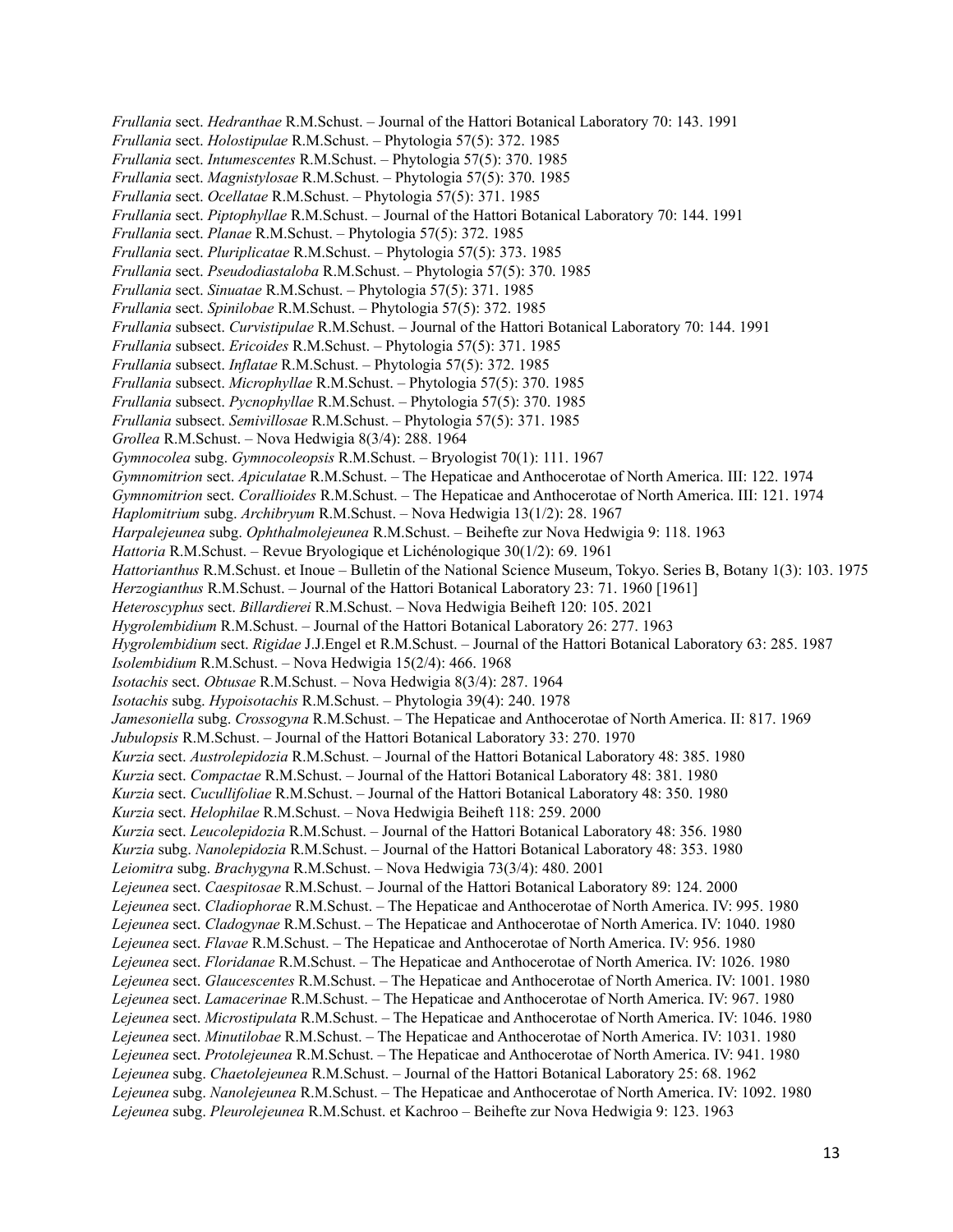*Lejeunea* subg. *Pterolejeunea* R.M.Schust. – The Hepaticae and Anthocerotae of North America. IV: 1054. 1980 *Lejeunea* subg. *Sphaerocolea* R.M.Schust. – Journal of the Hattori Botanical Laboratory 26: 249. 1963 *Lepidogyna* R.M.Schust. – Phytologia 45(5): 419. 1980 *Lepidolejeunea* R.M.Schust. – Beihefte zur Nova Hedwigia 9: 139. 1963 *Lepidozia* sect. *Austrolepidozia* R.M.Schust. – Nova Hedwigia Beiheft 118: 197. 2000 *Lepidozia* sect. *Cladorhizae* R.M.Schust. – Journal of the Hattori Botanical Laboratory 36: 387. 1972 [1973] *Lepidozia* sect. *Kirkiae* R.M.Schust. – Nova Hedwigia Beiheft 118: 197. 2000 *Lepidozia* sect. *Pendulinae* R.M.Schust. – Nova Hedwigia Beiheft 118: 197. 2000 *Lepidozia* sect. *Setigerae* R.M.Schust. – Nova Hedwigia Beiheft 118: 193. 2000 *Lepidozia* subg. *Chaetolepidozia* R.M.Schust. – Journal of the Hattori Botanical Laboratory 36: 387. 1972 [1973] *Lepidozia* subg. *Cladolepidozia* R.M.Schust. – Journal of the Hattori Botanical Laboratory 36: 386. 1972 [1973] *Lepidozia* subg. *Dendrolepidozia* R.M.Schust. – Journal of the Hattori Botanical Laboratory 36: 386. 1972 [1973] *Lepidozia* subg. *Glaucolepidozia* R.M.Schust. – Journal of the Hattori Botanical Laboratory 36: 386. 1972 [1973] *Lepidozia* subg. *Mastigolepidozia* R.M.Schust. – Nova Hedwigia Beiheft 118: 187. 2000 *Lepidozia* subg. *Notholepidozia* R.M.Schust. – Fieldiana: Botany (n.ser.) 42: 31. 2001 *Leptolejeunea* subg. *Asticta* R.M.Schust. – Phytologia 56(2): 71. 1984 *Leptolejeunea* subg. *Leptosticta* R.M.Schust. – Phytologia 56(2): 70. 1984 *Leptophyllopsis* R.M.Schust. – Journal of the Hattori Botanical Laboratory 26: 269. 1963 *Leptoscyphopsis* R.M.Schust. – Phytologia 39(4): 246. 1978 *Leptoscyphus* subg. *Amphileptoscyphus* R.M.Schust. – Nova Hedwigia Beiheft 120: 143. 2021 *Leptoscyphus* subg. *Pseudoleptoscyphus* R.M.Schust. – Nova Hedwigia Beiheft 120: 124. 2021 *Lethocolea* sect. *Pachycolea* R.M.Schust. – Nova Hedwigia Beiheft 120: 531. 2021 *Leucolejeunea* sect. *Paroicae* R.M.Schust. – The Hepaticae and Anthocerotae of North America. IV: 819. 1980 *Leucolejeunea* subg. *Neoleucolejeunea* R.M.Schust. – Journal of the Hattori Botanical Laboratory 100: 375. 2006 *Leucolejeunea* subg. *Pseudoleucolejeunea* R.M.Schust. – Journal of the Hattori Botanical Laboratory 100: 376. 2006 *Lophochaete* R.M.Schust. – Journal of the Hattori Botanical Laboratory 23: 197. 1960 [1961] *Lophocolea* sect. *Cyanolophocolea* R.M.Schust. – The Hepaticae and Anthocerotae of North America. IV: 238. 1980 *Lophocolea* sect. *Heterophyllae* R.M.Schust. – The Hepaticae and Anthocerotae of North America. IV: 214. 1980 *Lophocolea* subg. *Fragilifoliae* R.M.Schust. – The Hepaticae and Anthocerotae of North America. IV: 184. 1980 *Lophocolea* subg. *Notholophocolea* R.M.Schust. – The Hepaticae and Anthocerotae of North America. IV: 183. 1980 *Lopholejeunea* sect. *Muellerianae* R.M.Schust. – The Hepaticae and Anthocerotae of North America. IV: 742. 1980 *Lophonardia* R.M.Schust. – Phytologia 39(4): 244. 1978 *Lophozia* sect. *Attenuatae* R.M.Schust. – Bulletin of the National Museum of Canada 122: 43. 1950 *Lophozia* sect. *Elongatae* R.M.Schust. – The Hepaticae and Anthocerotae of North America. II: 431. 1969 *Lophozia* sect. *Gymnocoleopsis* R.M.Schust. – Journal of Bryology 8(4): 469. 1975 *Lophozia* sect. *Heteromorphae* R.M.Schust. – The Hepaticae and Anthocerotae of North America. II: 506. 1969 *Lophozia* sect. *Longidentatae* R.M.Schust. – The Hepaticae and Anthocerotae of North America. II: 531. 1969 *Lophozia* sect. *Lycopodioideae* R.M.Schust. – The Hepaticae and Anthocerotae of North America. II: 336. 1969 *Lophozia* sect. *Marchicae* R.M.Schust. – The Hepaticae and Anthocerotae of North America. II: 463. 1969 *Lophozia* sect. *Notolophozia* R.M.Schust. – Journal of Bryology 8(4): 468. 1975 *Lophozia* sect. *Obtusae* R.M.Schust. – The Hepaticae and Anthocerotae of North America. II: 425. 1969 *Lophozia* subg. *Anomacaulis* R.M.Schust. – The Hepaticae and Anthocerotae of North America. II: 263. 1969 *Lophozia* subg. *Hypolophozia* R.M.Schust. – Nova Hedwigia 15(2/4): 477. 1968 *Lophozia* subg. *Protolophozia* R.M.Schust. – Nova Hedwigia 15(2/4): 472. 1968 *Lophozia* subg. *Xenolophozia* R.M.Schust. – The Hepaticae and Anthocerotae of North America. II: 260. 1969 *Macrocolura* R.M.Schust. – Journal of the Hattori Botanical Laboratory 75: 233. 1994 *Marchantia* sect. *Berteroanae* R.M.Schust. – The Hepaticae and Anthocerotae of North America. VI: 310. 1992 *Marchantia* subg. *Protomarchantia* R.M.Schust. – Phytologia 57(6): 410. 1985 *Marchesinia* subg. *Marchesiniopsis* R.M.Schust. – Journal of the Hattori Botanical Laboratory 72: 358. 1992 *Marsupella* sect. *Boeckiae* Müll.Frib. ex R.M.Schust. – The Hepaticae and Anthocerotae of North America. III: 102. 1974 *Marsupella* sect. *Funckiae* Müll.Frib. ex R.M.Schust. – The Hepaticae and Anthocerotae of North America. III: 45. 1974 *Marsupella* sect. *Revolutae* Müll.Frib. ex R.M.Schust. – The Hepaticae and Anthocerotae of North America. III: 97. 1974 *Marsupella* sect. *Ustulatae* R.M.Schust. – The Hepaticae and Anthocerotae of North America. III: 23. 1974 *Marsupella* subg. *Amphimarsupella* R.M.Schust. – Nova Hedwigia Beiheft 119: 551. 2002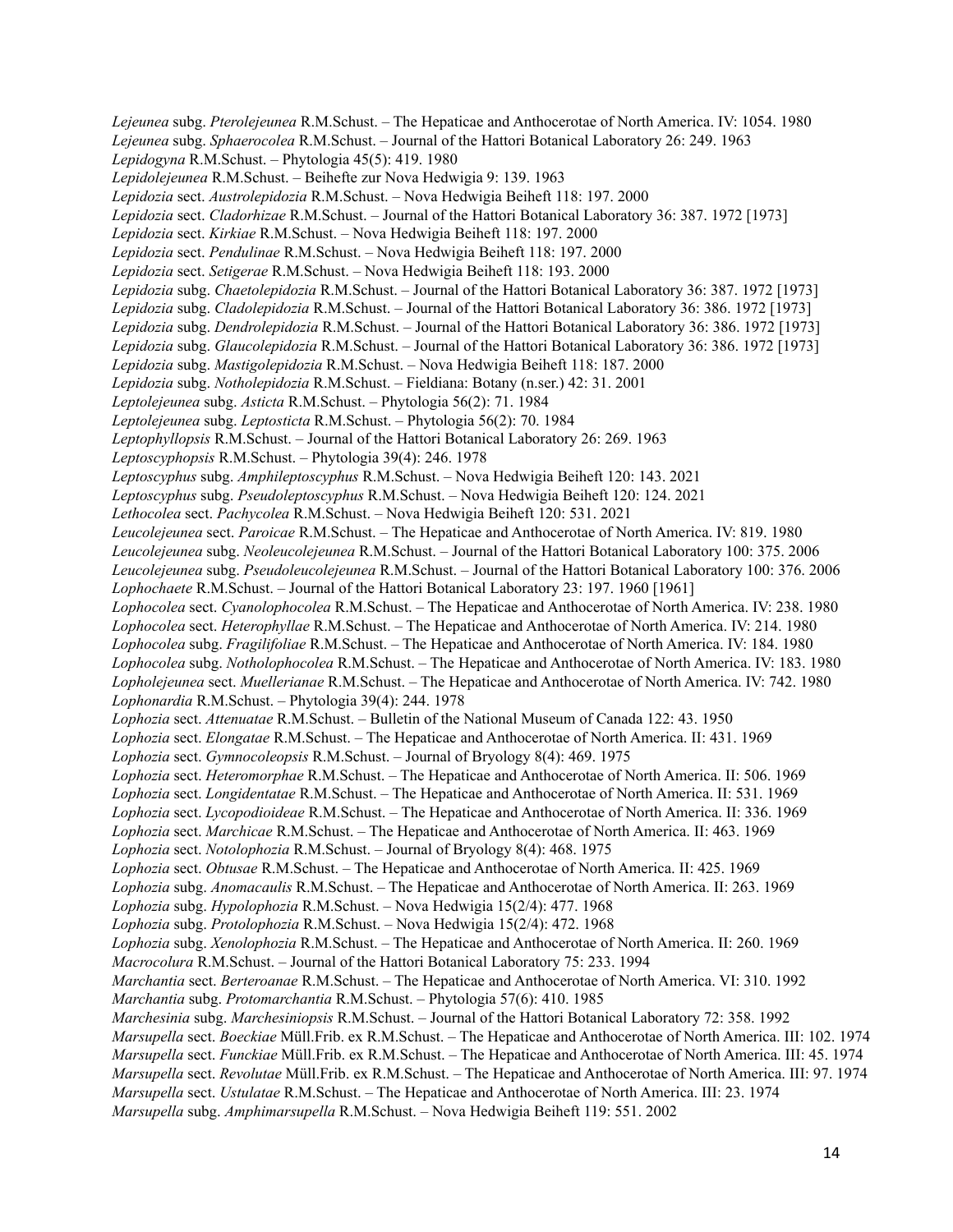*Marsupella* subg. *Micromarsupella* R.M.Schust. – Journal of the Hattori Botanical Laboratory 80: 77. 1996 *Marsupella* subg. *Nanocaulon* R.M.Schust. – Journal of the Hattori Botanical Laboratory 80: 75. 1996 *Marsupidium* subg. *Anomarsupidium* R.M.Schust. – Nova Hedwigia Beiheft 120: 514. 2021 *Marsupidium* subg. *Trichomarsupidium* R.M.Schust. – Nova Hedwigia Beiheft 120: 514. 2021 *Mastigolejeunea* sect. *Nigrae* R.M.Schust. – Bryologist 64(2/3): 167. 1961 *Mastigophora* subg. *Eomastigophora* R.M.Schust. – Phytologia 56(2): 68. 1984 *Megaceros* subg. *Nothoceros* R.M.Schust. – Phytologia 63(3): 200. 1987 *Megalembidium* R.M.Schust. – Journal of the Hattori Botanical Laboratory 26: 258. 1963 *Metacalypogeia* subg. *Eocalypogeia* R.M.Schust. – The Hepaticae and Anthocerotae of North America. II: 107. 1969 *Metahygrobiella* R.M.Schust. – Bryologist 64(2/3): 205. 1961 *Metzgeria* sect. *Clavipilae* R.M.Schust. – Journal of the Hattori Botanical Laboratory 70: 149. 1991 *Metzgeria* sect. *Lamelliferae* R.M.Schust. – Journal of the Hattori Botanical Laboratory 70: 149. 1991 *Metzgeriothallus* R.M.Schust. – Paleobotany, paleoecology and evolution, vol. 2: 185. 1981 *Micropterygium* subg. *Pseudolembidium* R.M.Schust. – Nova Hedwigia Beiheft 118: 472. 2000 *Moerckia* subg. *Gottscheothallus* R.M.Schust. – Journal of the Hattori Botanical Laboratory 70: 147. 1991 *Nardia* subg. *Aponardia* R.M.Schust. – Nova Hedwigia Beiheft 119: 360. 2002 *Nardia* subg. *Eonardia* R.M.Schust. – Nova Hedwigia Beiheft 119: 358. 2002 *Neohattoria* sect. *Microfrullania* R.M.Schust. – Journal of the Hattori Botanical Laboratory 33: 288. 1970 *Neohattoria* sect. *Rostratae* R.M.Schust. – Journal of the Hattori Botanical Laboratory 33: 280. 1970 *Neohattoria* sect. *Spiniferae* R.M.Schust. – Journal of the Hattori Botanical Laboratory 33: 295. 1970 *Neohattoria* subg. *Microfrullania* R.M.Schust. – Journal of the Hattori Botanical Laboratory 33: 280. 1970 *Neurolejeunea* sect. *Aneurolejeunea* R.M.Schust. – The Hepaticae and Anthocerotae of North America. IV: 786. 1980 *Nothogymnomitrion* R.M.Schust. – Journal of the Hattori Botanical Laboratory 80: 43. 1996 *Nothostrepta* R.M.Schust. – Phytologia 45(5): 420. 1980 *Notothylas* subsect. *Anomalae* R.M.Schust. – The Hepaticae and Anthocerotae of North America. VI: 844. 1992 *Notothylas* subsect. *Depressisporae* R.M.Schust. – The Hepaticae and Anthocerotae of North America. VI: 844. 1992 *Notothylas* subsect. *Flabellatae* R.M.Schust. – The Hepaticae and Anthocerotae of North America. VI: 844. 1992 *Nowellia* sect. *Acronowellia* R.M.Schust. – The Hepaticae and Anthocerotae of North America. III: 816. 1974 *Odontoschisma* sect. *Denudata* R.M.Schust. – The Hepaticae and Anthocerotae of North America. III: 833. 1974 *Odontoschisma* sect. *Macouniae* R.M.Schust. – The Hepaticae and Anthocerotae of North America. III: 848. 1974 *Olgantha* R.M.Schust. – Nova Hedwigia 63(3/4): 533. 1996 *Oreolejeunea* R.M.Schust. – The Hepaticae and Anthocerotae of North America. IV: 762. 1980 *Pachyschistochila* sect. *Colensoanae* R.M.Schust. et J.J.Engel – Journal of the Hattori Botanical Laboratory 58: 465. 1985 *Pachyschistochila* sect. *Physaoschistochila* J.J.Engel et R.M.Schust. – Journal of the Hattori Botanical Laboratory 58: 458. 1985 *Pachyschistochila* subsect. *Altissimae* R.M.Schust. et J.J.Engel – Journal of the Hattori Botanical Laboratory 58: 466. 1985 *Pachyschistochila* subsect. *Carnosae* R.M.Schust. et J.J.Engel – Journal of the Hattori Botanical Laboratory 58: 516. 1985 *Pallavicinia* sect. *Dentigerae* R.M.Schust. – Journal of the Hattori Botanical Laboratory 70: 146. 1991 *Pallavicinia* subg. *Podomitriopsis* R.M.Schust. – Journal of the Hattori Botanical Laboratory 70: 146. 1991 *Pallaviciniites* R.M.Schust. – The Hepaticae and Anthocerotae of North America. I: 352. 1966 [1967] *Paramomitrion* R.M.Schust. – Journal of the Hattori Botanical Laboratory 80: 134. 1996 *Paraschistochila* R.M.Schust. – Journal of the Hattori Botanical Laboratory 26: 259. 1963 *Paraschistochila* sect. *Tuloides* R.M.Schust. – Bulletin of the National Science Museum, Tokyo (n.ser.) 14(4): 647. 1971 *Paraschistochila* subg. *Acroschistochila* R.M.Schust. – Bulletin of the National Science Museum, Tokyo (n.ser.) 14(4): 647. 1971 *Paraschistochila* subg. *Dendroschistochila* R.M.Schust. et J.J.Engel – Journal of the Hattori Botanical Laboratory 58: 432. 1985 *Paraschistochila* subg. *Nothoschistochila* R.M.Schust. – Bulletin of the National Science Museum, Tokyo (n.ser.) 14(4): 642. 1971 *Pedinophyllopsis* R.M.Schust. et Inoue – Phytologia 47(4): 311. 1981 *Phycolepidozia* R.M.Schust. – Bulletin of the Torrey Botanical Club 93(6): 438. 1966 [1967] *Physantholejeunea* R.M.Schust. – Phytologia 39(6): 429. 1978 *Plagiochila* sect. *Ansatae* R.M.Schust. – Nova Hedwigia Beiheft 120: 261. 2021 *Plagiochila* sect. *Bicornutae* R.M.Schust. – Nova Hedwigia Beiheft 120: 269. 2021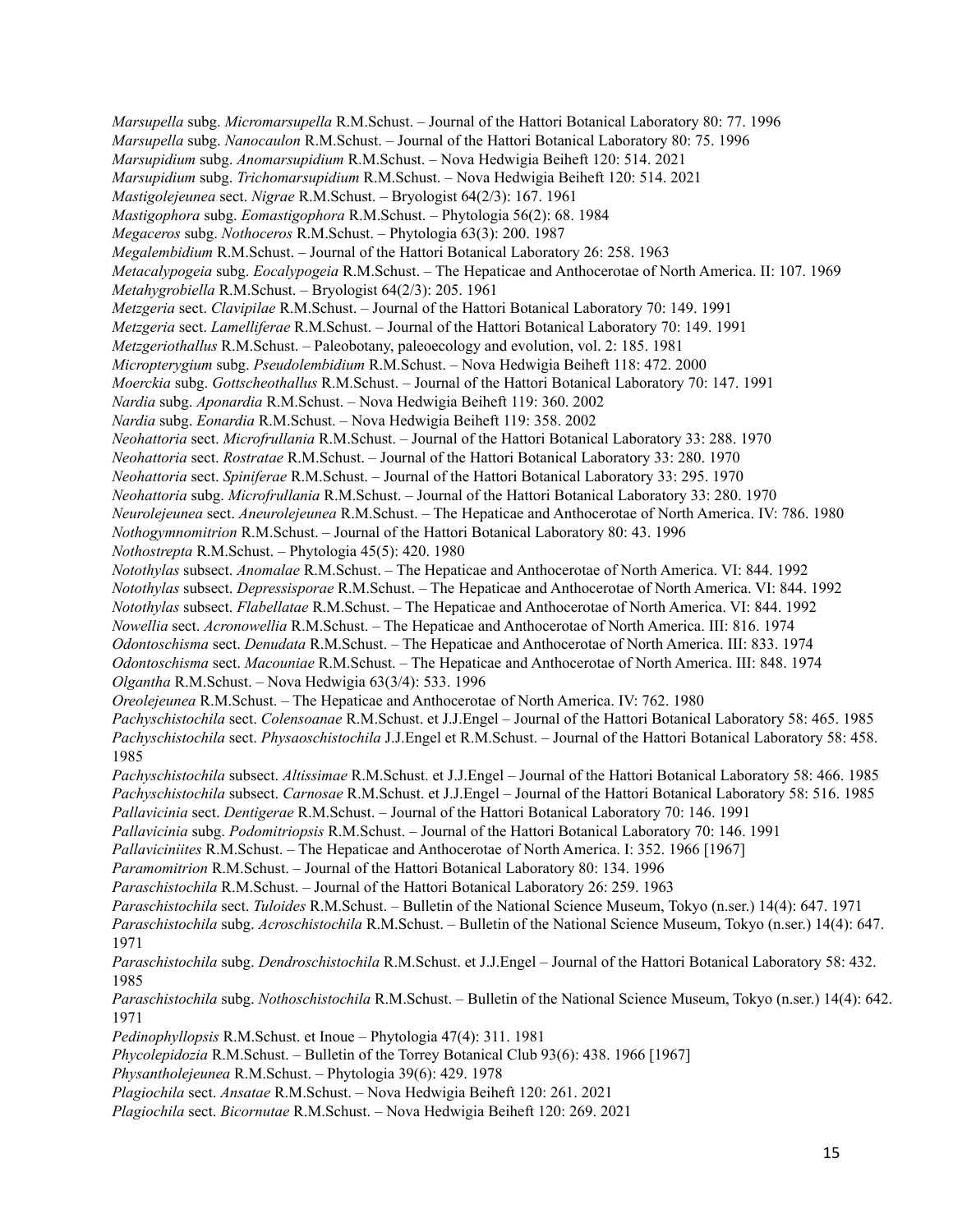*Plagiochila* sect. *Bryhniae* R.M.Schust. – Nova Hedwigia Beiheft 120: 280. 2021 *Plagiochila* sect. *Fragmentifoliae* R.M.Schust. – Nova Hedwigia Beiheft 120: 325. 2021 *Plagiochila* sect. *Haeseliae* R.M.Schust. – Nova Hedwigia Beiheft 120: 337. 2021 *Plagiochila* sect. *Hewsonianae* R.M.Schust. – Nova Hedwigia Beiheft 120: 339. 2021 *Plagiochila* sect. *Odoratae* R.M.Schust. – Nova Hedwigia Beiheft 120: 305. 2021 *Plagiochila* sect. *Papuanae* R.M.Schust. – Nova Hedwigia Beiheft 120: 348. 2021 *Plagiochila* sect. *Propinquae* R.M.Schust. – Nova Hedwigia Beiheft 120: 367. 2021 *Plagiochila* sect. *Pseudaberrantes* R.M.Schust. – Nova Hedwigia Beiheft 120: 368. 2021 *Plagiochila* sect. *Radiculosae* Inoue et R.M.Schust. – Journal of the Hattori Botanical Laboratory 34: 115. 1971 *Plagiochila* sect. *Ramosissimae* Inoue et R.M.Schust. – Journal of the Hattori Botanical Laboratory 34: 202. 1971 *Plagiochila* sect. *Rudolfinanae* R.M.Schust. – Nova Hedwigia Beiheft 120: 373. 2021 *Plagiochila* sect. *Scopariae* R.M.Schust. – Nova Hedwigia Beiheft 120: 377. 2021 *Plagiochila* sect. *Strombifoliae* Inoue et R.M.Schust. – Journal of the Hattori Botanical Laboratory 34: 130. 1971 *Plagiochila* sect. *Tectae* R.M.Schust. – Nova Hedwigia Beiheft 120: 305. 2021 *Plagiochila* sect. *Tixieriae* R.M.Schust. – Nova Hedwigia Beiheft 120: 389. 2021 *Plagiochila* subg. *Ulatae* R.M.Schust. – Nova Hedwigia Beiheft 120: 392. 2021 *Plagiochila* subsect. *Annotinae* R.M.Schust. – Nova Hedwigia Beiheft 120: 260. 2021 *Plagiochila* subsect. *Baileyanae* Inoue et R.M.Schust. – Journal of the Hattori Botanical Laboratory 34: 172. 1971 *Plagiochila* subsect. *Caducifoliae* R.M.Schust. – Nova Hedwigia Beiheft 120: 296. 2021 *Plagiochila* subsect. *Cymbiformes* R.M.Schust. – Nova Hedwigia Beiheft 120: 359. 2021 *Plagiochila* subsect. *Deltoideae* R.M.Schust. – Nova Hedwigia Beiheft 120: 322. 2021 *Plagiochila* subsect. *Fragmentissimae* Inoue et R.M.Schust. – Journal of the Hattori Botanical Laboratory 34: 154. 1971 *Plagiochila* subsect. *Gymnocladae* R.M.Schust. – Nova Hedwigia Beiheft 120: 359. 2021 *Plagiochila* subsect. *Hottae* R.M.Schust. – Nova Hedwigia Beiheft 120: 397. 2021 *Plagiochila* subsect. *Hylacoetes* R.M.Schust. – Nova Hedwigia Beiheft 120: 265. 2021 *Plagiochila* subsect. *Incurvicollae* R.M.Schust. – Nova Hedwigia Beiheft 120: 322. 2021 *Plagiochila* subsect. *Lyalliae* R.M.Schust. – Nova Hedwigia Beiheft 120: 322. 2021 *Plagiochila* subsect. *Moniliformes* R.M.Schust. – Nova Hedwigia Beiheft 120: 277. 2021 *Plagiochila* subsect. *Obscurae* Inoue et R.M.Schust. – Journal of the Hattori Botanical Laboratory 34: 160. 1971 *Plagiochila* subsect. *Obtusae* R.M.Schust. – Nova Hedwigia Beiheft 120: 344. 2021 *Plagiochila* subsect. *Odoratae* R.M.Schust. – Nova Hedwigia Beiheft 120: 383. 2021 *Plagiochila* subsect. *Pleuratae* Inoue et R.M.Schust. – Journal of the Hattori Botanical Laboratory 34: 110. 1971 *Plagiochila* subsect. *Pluriciliatae* R.M.Schust. – Nova Hedwigia Beiheft 120: 260. 2021 *Plagiochila* subsect. *Propinquae* R.M.Schust. – Nova Hedwigia Beiheft 120: 307. 2021 *Plagiochila* subsect. *Sullivantiae* R.M.Schust. – Nova Hedwigia Beiheft 120: 291. 2021 *Plagiochila* subsect. *Takakiae* R.M.Schust. – Nova Hedwigia Beiheft 120: 279. 2021 *Platycaulis* R.M.Schust. – Phytologia 39(4): 245. 1978 *Pleurocladopsis* R.M.Schust. – Nova Hedwigia 8(3/4): 279. 1964 *Plicanthus* R.M.Schust. – Nova Hedwigia 74(3/4): 484. 2002 *Pluvianthus* R.M.Schust. et Schäf.-Verw. – Journal of the Hattori Botanical Laboratory 75: 213. 1994 *Porella* sect. *Acutifoliae* R.M.Schust. – The Hepaticae and Anthocerotae of North America. IV: 670. 1980 *Porella* sect. *Handeliae* R.M.Schust. – The Hepaticae and Anthocerotae of North America. IV: 671. 1980 *Porella* sect. *Obtusilobae* R.M.Schust. – The Hepaticae and Anthocerotae of North America. IV: 671. 1980 *Porella* sect. *Paraphyllae* R.M.Schust. – The Hepaticae and Anthocerotae of North America. IV: 691. 1980 *Porella* sect. *Platyphyllae* R.M.Schust. – The Hepaticae and Anthocerotae of North America. IV: 690. 1980 *Porella* sect. *Stracheyanae* R.M.Schust. – The Hepaticae and Anthocerotae of North America. IV: 671. 1980 *Porella* subg. *Protoporella* R.M.Schust. – The Hepaticae and Anthocerotae of North America. IV: 668. 1980 *Porella* subsect. *Densifoliae* R.M.Schust. – The Hepaticae and Anthocerotae of North America. IV: 670. 1980 *Protomarsupella* R.M.Schust. – Revue Bryologique et Lichénologique 34(1/2): 264. 1966 *Pseudocephalozia* R.M.Schust. – Nova Hedwigia 10(1/2): 21. 1965 *Pseudocephalozia* sect. *Lobulatae* R.M.Schust. – Journal of the Hattori Botanical Laboratory 36: 371. 1972 [1973] *Pseudocephaloziella* R.M.Schust. – Phytologia 39(4): 243. 1978 *Pseudolophocolea* R.M.Schust. et J.J.Engel – Lindbergia 8(2): 71. 1982 *Pseudolophocolea* subg. *Physolophocolea* R.M.Schust. – Nova Hedwigia Beiheft 120: 190. 2021

16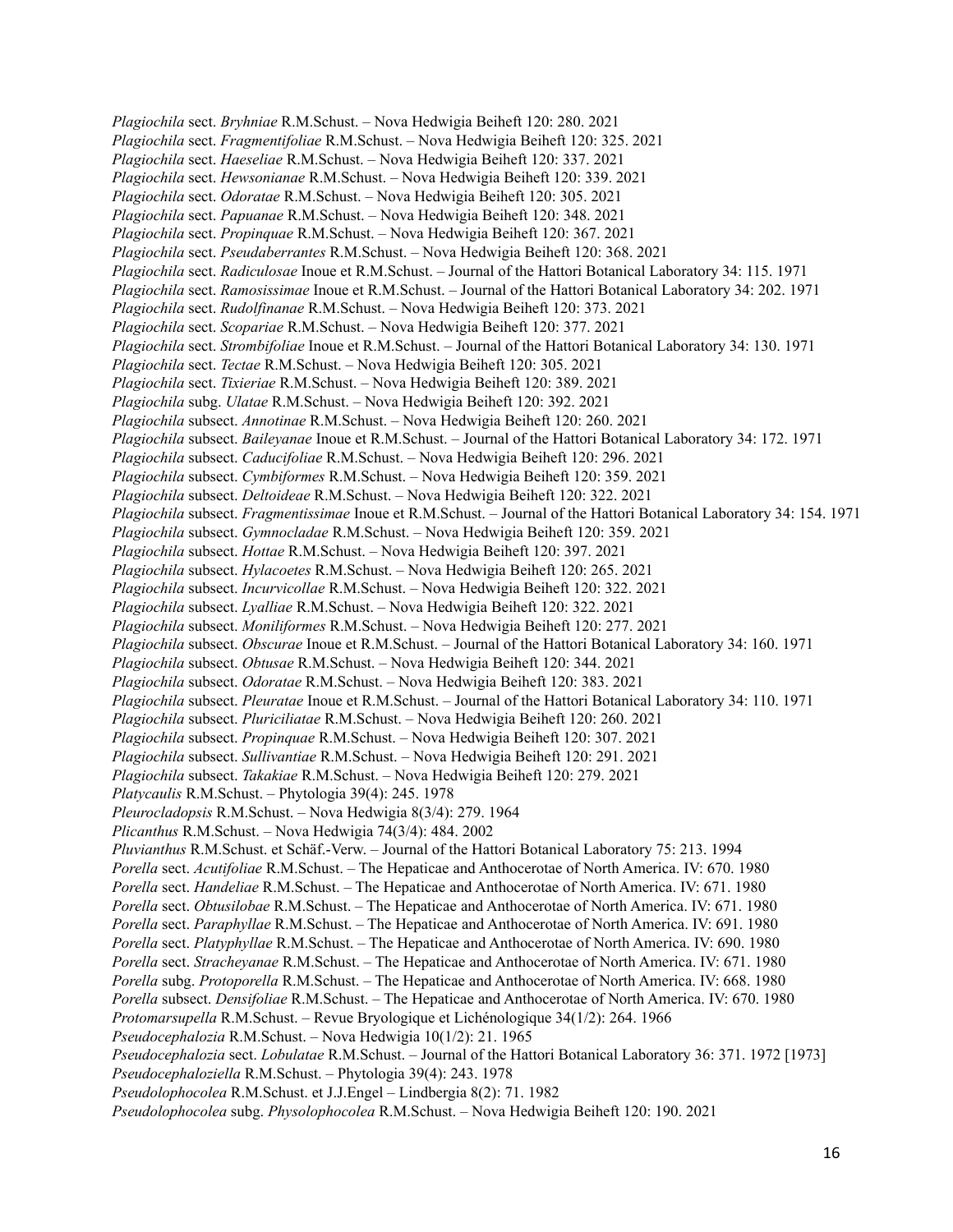*Pteroriccia* R.M.Schust. – Phytologia 56(2): 72. 1984 *Pycnolejeunea* subg. *Perilejeunea* Kachroo et R.M.Schust. – Journal of the Linnean Society. Botany 56(368): 493. 1961 *Radula* sect. *Protoradula* R.M.Schust. – The Hepaticae and Anthocerotae of North America. IV: 577. 1980 *Radula* subg. *Metaradula* R.M.Schust. – Phytologia 56(2): 69. 1984 *Radula* subsect. *Acuminatae* R.M.Schust. – Journal of the Hattori Botanical Laboratory 70: 56. 1991 *Radula* subsect. *Stipitatae* R.M.Schust. – Journal of the Hattori Botanical Laboratory 70: 55. 1991 *Radula* subsect. *Yanoellae* R.M.Schust. – Journal of the Hattori Botanical Laboratory 70: 55. 1991 *Rectolejeunea* subg. *Heterolejeunea* R.M.Schust. – Beihefte zur Nova Hedwigia 9: 146. 1963 *Rectolejeunea* subg. *Notholejeunea* R.M.Schust. – Journal of the Hattori Botanical Laboratory 89: 128. 2000 *Rhodoplagiochila* R.M.Schust. – Phytologia 39(4): 247. 1978 *Riccardia* subg. *Hyaloneura* R.M.Schust. – Phytologia 56(7): 452. 1985 *Riccardia* subg. *Phycaneura* R.M.Schust. – Journal of the Hattori Botanical Laboratory 26: 294. 1963 *Riccia* sect. *Albidae* R.M.Schust. – Journal of the Hattori Botanical Laboratory 71: 273. 1992 *Riccia* sect. *Albosquamatae* R.M.Schust. – Journal of the Hattori Botanical Laboratory 71: 275. 1992 *Riccia* sect. *Atromarginatae* R.M.Schust. – Journal of the Hattori Botanical Laboratory 71: 276. 1992 *Riccia* sect. *Bicarinatae* R.M.Schust. – Journal of the Hattori Botanical Laboratory 71: 277. 1992 *Riccia* sect. *Cavernosae* R.M.Schust. – Journal of the Hattori Botanical Laboratory 71: 270. 1992 *Riccia* sect. *Chaetoriccia* R.M.Schust. – Journal of the Hattori Botanical Laboratory 71: 271. 1992 *Riccia* sect. *Ciliatae* R.M.Schust. – Journal of the Hattori Botanical Laboratory 71: 276. 1992 *Riccia* sect. *Ciliiferae* R.M.Schust. – Journal of the Hattori Botanical Laboratory 71: 276. 1992 *Riccia* sect. *Frostiae* R.M.Schust. – Journal of the Hattori Botanical Laboratory 71: 269. 1992 *Riccia* sect. *Lamellosae* R.M.Schust. – Journal of the Hattori Botanical Laboratory 71: 274. 1992 *Riccia* sect. *Sommieriae* R.M.Schust. – Journal of the Hattori Botanical Laboratory 71: 277. 1992 *Riccia* sect. *Sorocarpae* R.M.Schust. – Journal of the Hattori Botanical Laboratory 71: 274. 1992 *Riccia* subg. *Leptoriccia* R.M.Schust. – Phytologia 56(2): 72. 1984 *Ruizanthus* R.M.Schust. – Phytologia 39(4): 240. 1978 *Sandeothallus* R.M.Schust. – Nova Hedwigia 36: 10. 1982 *Sauteria* sect. *Yatsuenses* R.M.Schust. – Phytologia 57(6): 411. 1985 *Scapania* sect. *Brevicaules* R.M.Schust. – The Hepaticae and Anthocerotae of North America. III: 371. 1974 *Scapania* sect. *Calcicolae* R.M.Schust. – The Hepaticae and Anthocerotae of North America. III: 305. 1974 *Scapania* subg. *Buchiella* R.M.Schust. – The Hepaticae and Anthocerotae of North America. III: 353. 1974 *Scapania* subg. *Macroscapania* R.M.Schust. – The Hepaticae and Anthocerotae of North America. III: 248. 1974 *Scapania* subsect. *Simmonsiae* R.M.Schust. – The Hepaticae and Anthocerotae of North America. III: 612. 1974 *Schistochila* sect. *Balfourianae* R.M.Schust. – Bulletin of the National Science Museum, Tokyo (n.ser.) 14(4): 628. 1971 *Schistochila* sect. *Berteroanae* R.M.Schust. et J.J.Engel – Journal of the Hattori Botanical Laboratory 42: 352. 1977 *Schistochila* sect. *Kirkianae* R.M.Schust. – Bulletin of the National Science Museum, Tokyo (n.ser.) 14(4): 638. 1971 *Schistochila* sect. *Lamellatae* R.M.Schust. – Bulletin of the National Science Museum, Tokyo (n.ser.) 14(4): 628. 1971 *Schistochila* sect. *Lehmannianae* R.M.Schust. et J.J.Engel – Journal of the Hattori Botanical Laboratory 58: 332. 1985 *Schistochila* sect. *Leucophyllae* R.M.Schust. et J.J.Engel – Journal of the Hattori Botanical Laboratory 42: 333. 1977 *Schistochila* sect. *Metaschistochila* R.M.Schust. – Bulletin of the National Science Museum, Tokyo (n.ser.) 14(4): 638. 1971 *Schistochila* sect. *Monticolae* R.M.Schust. et J.J.Engel – Journal of the Hattori Botanical Laboratory 42: 373. 1977 *Schistochila* sect. *Muricatae* R.M.Schust. – Bulletin of the National Science Museum, Tokyo (n.ser.) 14(4): 625. 1971 *Schistochila* sect. *Nitidissimae* R.M.Schust. et J.J.Engel – Journal of the Hattori Botanical Laboratory 58: 402. 1985 *Schistochila* sect. *Reflexistipulae* R.M.Schust. et J.J.Engel – Journal of the Hattori Botanical Laboratory 42: 329. 1977 *Schistochila* sect. *Sciophilae* R.M.Schust. – Bulletin of the National Science Museum, Tokyo (n.ser.) 14(4): 631. 1971 *Schistochila* sect. *Trispirales* R.M.Schust. – Bulletin of the National Science Museum, Tokyo (n.ser.) 14(4): 618. 1971 *Schistochila* sect. *Virescentes* R.M.Schust. et J.J.Engel – Journal of the Hattori Botanical Laboratory 42: 344. 1977 *Schistochila* subg. *Amphischistochila* R.M.Schust. et J.J.Engel – Journal of the Hattori Botanical Laboratory 58: 284. 1985 *Schistochila* subg. *Austroschistochila* R.M.Schust. – Bulletin of the National Science Museum, Tokyo (n.ser.) 14(4): 618. 1971 *Schistochila* subg. *Chaetoschistochila* R.M.Schust. et J.J.Engel – Journal of the Hattori Botanical Laboratory 58: 383. 1985

*Schistochila* subg. *Eoschistochila* R.M.Schust. et J.J.Engel – Journal of the Hattori Botanical Laboratory 42: 348. 1977 *Schistochila* subg. *Isoschistochila* R.M.Schust. – Bulletin of the National Science Museum, Tokyo (n.ser.) 14(4): 620. 1971 *Schistochila* subg. *Metaschistochila* R.M.Schust. – Bulletin of the National Science Museum, Tokyo (n.ser.) 14(4): 638. 1971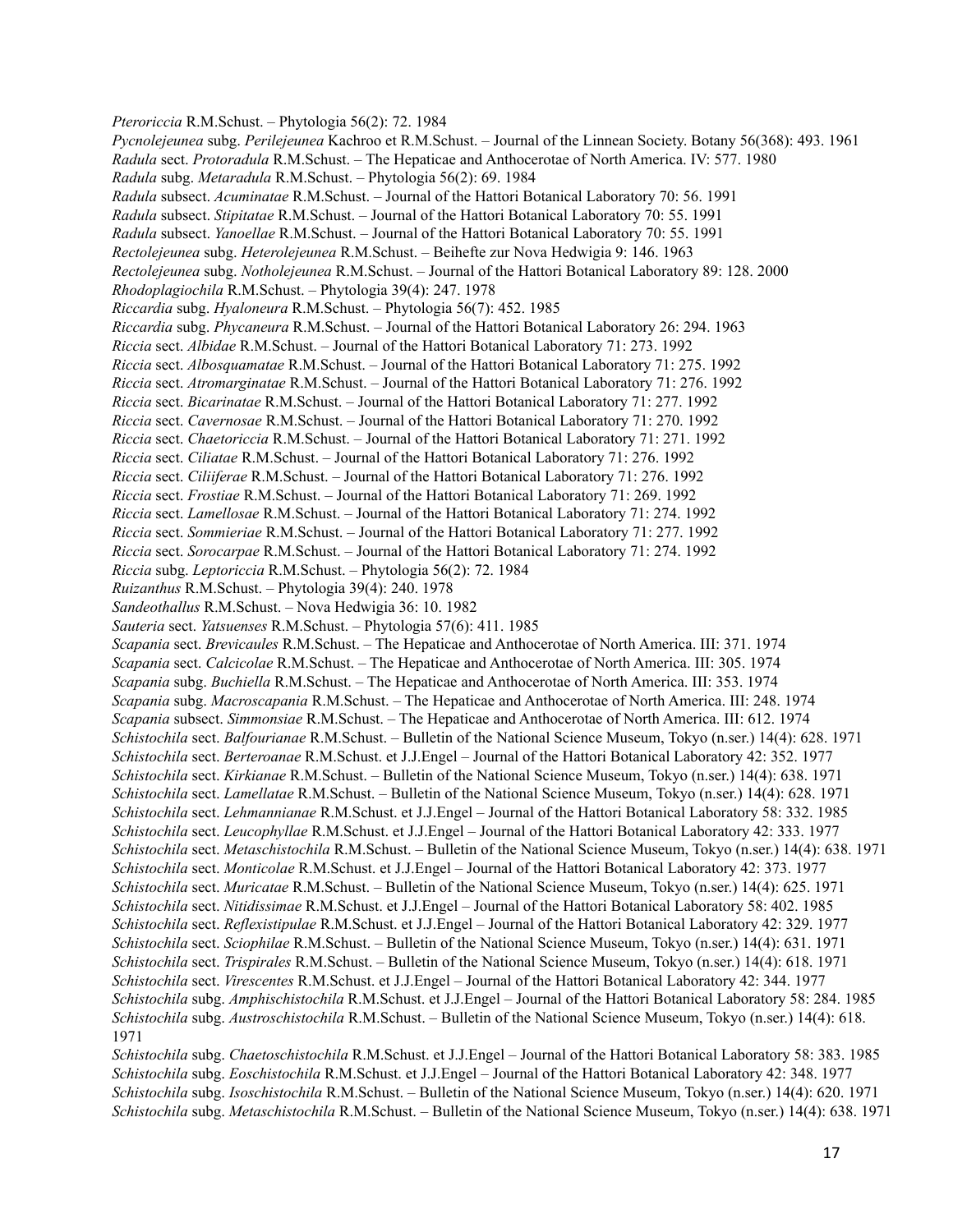*Schistochila* subg. *Pachyschistochila* R.M.Schust. – Bulletin of the National Science Museum, Tokyo (n.ser.) 14(4): 614. 1971 *Schistochila* subg. *Platyschistochila* R.M.Schust. et J.J.Engel – Journal of the Hattori Botanical Laboratory 42: 367. 1977 *Schistochila* subg. *Protoschistochila* R.M.Schust. – Bulletin of the National Science Museum, Tokyo (n.ser.) 14(4): 618. 1971 *Schistochila* subsect. *Glaucescentes* R.M.Schust. et J.J.Engel – Journal of the Hattori Botanical Laboratory 58: 370. 1985 *Solenostoma* sect. *Faurianae* R.M.Schust. – The Hepaticae and Anthocerotae of North America. II: 945. 1969 *Solenostoma* sect. *Gracillimae* R.M.Schust. – The Hepaticae and Anthocerotae of North America. II: 972. 1969 *Southbya* subg. *Metasouthbya* R.M.Schust. – Nova Hedwigia Beiheft 120: 550. 2021 *Southbya* subg. *Muellerella* R.M.Schust. – Nova Hedwigia Beiheft 120: 550. 2021 *Sphaerocarpos* subg. *Austrosphaerocarpos* R.M.Schust. – The Hepaticae and Anthocerotae of North America. V: 813. 1992 *Sphenolobopsis* R.M.Schust. et N.Kitag. – Nova Hedwigia 22(1/2): 152. 1971 [1972] *Steereocolea* R.M.Schust. – Bulletin of the National Science Museum, Tokyo (n.ser.) 11(1): 23. 1968 *Stenolejeunea* R.M.Schust. – Beihefte zur Nova Hedwigia 9: 144. 1963 *Stictolejeunea* sect. *Macrocellaria* R.M.Schust. – Phytologia 56(2): 70. 1984 *Stictolejeunea* subg. *Leptostictolejeunea* R.M.Schust. – Phytologia 56(2): 70. 1984 *Targionia* subg. *Prototargionia* R.M.Schust. – The Hepaticae and Anthocerotae of North America. VI: 69. 1992 *Taxilejeunea* subg. *Xenantholejeunea* R.M.Schust. – The Hepaticae and Anthocerotae of North America. IV: 1167. 1980 *Telaranea* subg. *Tricholepidozia* R.M.Schust. – Journal of the Hattori Botanical Laboratory 26: 256. 1963 *Temnoma* subg. *Eotemnoma* R.M.Schust. – Nova Hedwigia 5(1/2): 31. 1963 *Trachylejeunea* subg. *Hygrolejeuneopsis* R.M.Schust. – Phytologia 45(5): 426. 1980 *Trachylejeunea* subg. *Trachycoleus* R.M.Schust. – Phytologia 45(5): 426. 1980 *Treubiites* R.M.Schust. – The Hepaticae and Anthocerotae of North America. I: 353. 1966 [1967] *Triandrophyllum* subg. *Acanthostipula* R.M.Schust. – Nova Hedwigia 63(3/4): 533. 1996 *Trichocolea* sect. *Cryptocaulia* Hatcher ex R.M.Schust. – Nova Hedwigia 15(2/4): 446. 1968 *Trichotemnoma* R.M.Schust. – Nova Hedwigia 15(2/4): 440. 1968 *Tritomaria* subg. *Trilophozia* R.M.Schust. – American Midland Naturalist 49(2): 382. 1953 *Tylimanthus* sect. *Pseudacrobolbus* R.M.Schust. – Nova Hedwigia Beiheft 120: 494. 2021 *Verdoornia* R.M.Schust. – Journal of the Hattori Botanical Laboratory 26: 291. 1963 *Vitalianthus* R.M.Schust. et Giancotti – Nova Hedwigia 57(3/4): 447. 1993 *Xenocephalozia* R.M.Schust. – Nova Hedwigia 10(1/2): 25. 1965 *Xenochila* R.M.Schust. – American Midland Naturalist 62(1): 15. 1959 *Xenothallus* R.M.Schust. – Journal of the Hattori Botanical Laboratory 26: 293. 1963 *Zoopsidella* R.M.Schust. – Nova Hedwigia 10(1/2): 24. 1965 *Zoopsidella* subg. *Hyalolepidoziopsis* R.M.Schust. – Journal of the Hattori Botanical Laboratory 36: 375. 1972 [1973] *Zoopsis* subg. *Amphizoopsis* R.M.Schust. – Nova Hedwigia 56(1/2): 43. 1993 *Zoopsis* subg. *Eozoopsis* R.M.Schust. – Journal of the Hattori Botanical Laboratory 36: 373. 1972 [1973]

HIGHER TAXA: FAMILY TO ORDER DESCRIBED BY R. M. SCHUSTER (VALIDLY AND LEGITIMATELY PUBLISHED ONLY)

Alobielloideae R.M.Schust. – Bulletin of the National Science Museum, Tokyo (n.ser.) 12(3): 660. 1969 Antheliaceae R.M.Schust. – Journal of the Hattori Botanical Laboratory 26: 236. 1963 Balantiopsidineae R.M.Schust. – Journal of the Hattori Botanical Laboratory 36: 353. 1973 Blasiineae R.M.Schust. – Phytologia 56(2): 66. 1984 Blepharidophylloideae R.M.Schust. – The Hepaticae and Anthocerotae of North America. III: 175. 1974 Brevianthaceae J.J.Engel et R.M.Schust. – Phytologia 47(4): 317. 1981 Brevianthineae J.J.Engel et R.M.Schust. – Bryologist 85(4): 382. 1982 [1983] Bucegioideae R.M.Schust. – Phytologia 56(2): 72. 1984 Ceratolejeuneeae R.M.Schust. – Journal of the Hattori Botanical Laboratory 91: 154. 2001 Chaetocoleoideae R.M.Schust. – Phytologia 45(5): 418. 1980 Chaetophyllopsidaceae R.M.Schust. – Journal of the Hattori Botanical Laboratory 23: 68. 1960 [1961] Cheilolejeuneeae R.M.Schust. – Journal of the Hattori Botanical Laboratory 91: 151. 2001 Cronisioideae R.M.Schust. – The Hepaticae and Anthocerotae of North America. VI: 55. 1992 Cryptogynolejeuneeae R.M.Schust. – Journal of the Hattori Botanical Laboratory 91: 164. 2001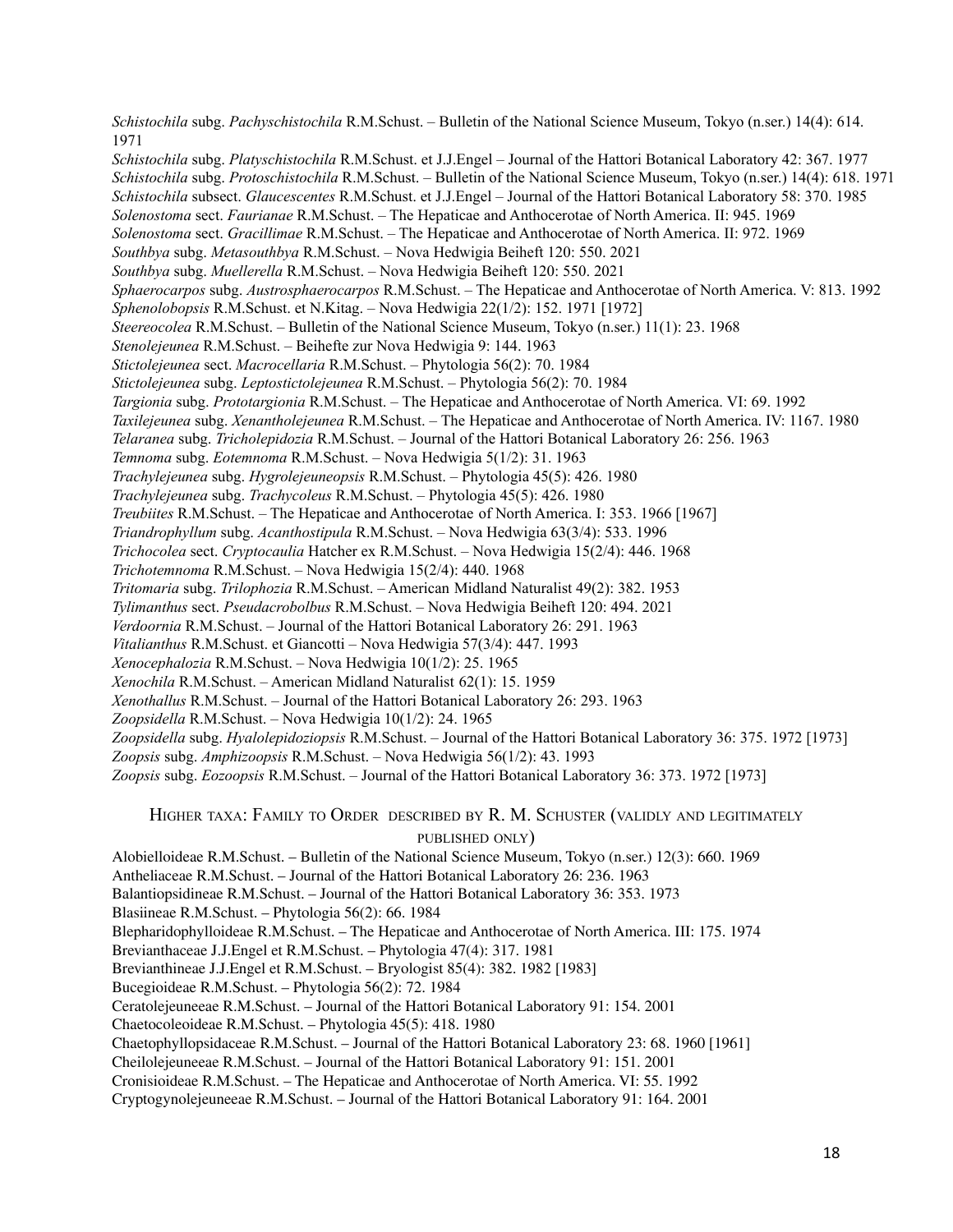Cyclolejeuneeae R.M.Schust. – Journal of the Hattori Botanical Laboratory 91: 165. 2001 Delavayellaceae R.M.Schust. – Bryologist 64(2/3): 203. 1961 Dendrocerotoideae R.M.Schust. – Phytologia 63(3): 200. 1987 Diettertiaceae R.M.Schust. et Janssens – Review of Palaeobotany and Palynology 57: 284. 1989 Diettertiineae R.M.Schust. et Janssens – Review of Palaeobotany and Palynology 57: 284. 1989 Douinioideae R.M.Schust. – Phytologia 56(2): 67. 1984 Dumortieroideae R.M.Schust. – Phytologia 56(2): 71. 1984 Echinolejeuneeae R.M.Schust. – Journal of the Hattori Botanical Laboratory 91: 155. 2001 Eremonotoideae R.M.Schust. – Phytologia 56(2): 67. 1984 Geocalycineae R.M.Schust. – Journal of the Hattori Botanical Laboratory 36: 397. 1972 [1973] Geocalycoideae R.M.Schust. – The Hepaticae and Anthocerotae of North America. IV: 280. 1980 Gottschelioideae R.M.Schust. – Transactions of the British Bryological Society 6(1): 105. 1970 Grolleaceae Solari ex R.M.Schust. – Phytologia 56(2): 66. 1984 Gyrothyraceae R.M.Schust. – Transactions of the British Bryological Society 6(1): 87. 1970 Harpalejeuneeae R.M.Schust. – Journal of the Hattori Botanical Laboratory 91: 156. 2001 Herbertineae R.M.Schust. – Journal of the Hattori Botanical Laboratory 26: 231. 1963 Hymenophytaceae R.M.Schust. – Journal of the Hattori Botanical Laboratory 26: 296. 1963 Hymenophytineae R.M.Schust. – Phytologia 56(2): 66. 1984 Jackiellaceae R.M.Schust. – Journal of the Hattori Botanical Laboratory 36: 395. 1972 [1973] Jubulopsidaceae R.M.Schust. – Phytologia 56(2): 68. 1984 Lembidioideae R.M.Schust. – The Hepaticae and Anthocerotae of North America. II: 11. 1969 Lepicoleaceae R.M.Schust. – Nova Hedwigia 5(1/2): 27. 1963 Lepicoleineae R.M.Schust. – Journal of the Hattori Botanical Laboratory 36: 336. 1972 Lepidolaeniineae R.M.Schust. – Journal of the Hattori Botanical Laboratory 36: 345. 1972 [1973] Leptoscyphoideae R.M.Schust. – The Hepaticae and Anthocerotae of North America. IV: 267. 1980 Lophonardioideae R.M.Schust. – Journal of the Hattori Botanical Laboratory 80: 140. 1996 Marsupidiaceae R.M.Schust. – Revue Bryologique et Lichénologique 34(3/4): 685. 1966 [1967] Mastigophoraceae R.M.Schust. – Journal of the Hattori Botanical Laboratory 36: 345. 1972 [1973] Mesoptychioideae R.M.Schust. – Transactions of the British Bryological Society 6(1): 92. 1970 Metzgeriopsidoideae R.M.Schust. et Kachroo – Beihefte zur Nova Hedwigia 9: 94. 1963 Moerckioideae R.M.Schust. – Nova Hedwigia 36: 8. 1982 Monocarpineae R.M.Schust. – Journal of the Hattori Botanical Laboratory 26: 299. 1963 Monocleales R.M.Schust. – Journal of the Hattori Botanical Laboratory 26: 296. 1963 Myriocoleoideae R.M.Schust. – Beihefte zur Nova Hedwigia 9: 93. 1963 Neogrolleoideae R.M.Schust. – Phytologia 56(2): 69. 1984 Nipponolejeuneoideae R.M.Schust. et Kachroo – Beihefte zur Nova Hedwigia 9: 90. 1963 Noterocladoideae R.M.Schust. – Journal of the Hattori Botanical Laboratory 70: 145. 1991 Notoscyphoideae R.M.Schust. – Transactions of the British Bryological Society 6(1): 94. 1970 Pallaviciniineae R.M.Schust. – Phytologia 56(2): 65. 1984 Pedinophylloideae R.M.Schust. – Nova Hedwigia Beiheft 120: 238. 2021 Perssonielliineae R.M.Schust. – Journal of the Hattori Botanical Laboratory 26: 229. 1963 Petalophylloideae R.M.Schust. – Journal of the Hattori Botanical Laboratory 70: 148. 1991 Phycolepidoziaceae R.M.Schust. – Bulletin of the Torrey Botanical Club 93(6): 442. 1967 Phyllothalliineae R.M.Schust. – Transactions of the British Bryological Society 5(2): 283. 1967 Pleuroziineae R.M.Schust. – Journal of the Hattori Botanical Laboratory 26: 231. 1963 Podomitrioideae R.M.Schust. – Phytologia 56(2): 65. 1984 Porelliineae R.M.Schust. – Journal of the Hattori Botanical Laboratory 26: 229. 1963 Potamolejeuneeae R.M.Schust. – Journal of the Hattori Botanical Laboratory 91: 162. 2001 Protocephalozioideae R.M.Schust. – The Hepaticae and Anthocerotae of North America. III: 649. 1974 Pycnolejeuneeae R.M.Schust. – Journal of the Hattori Botanical Laboratory 91: 159. 2001 Raduliineae R.M.Schust. – Journal of the Hattori Botanical Laboratory 26: 229. 1963 Sandeothallaceae R.M.Schust. – New manual of bryology, vol. 2: 951. 1984 Sandeothalloideae R.M.Schust. – Nova Hedwigia 36: 8. 1982 Scaphophylloideae R.M.Schust. – Transactions of the British Bryological Society 6(1): 92. 1970